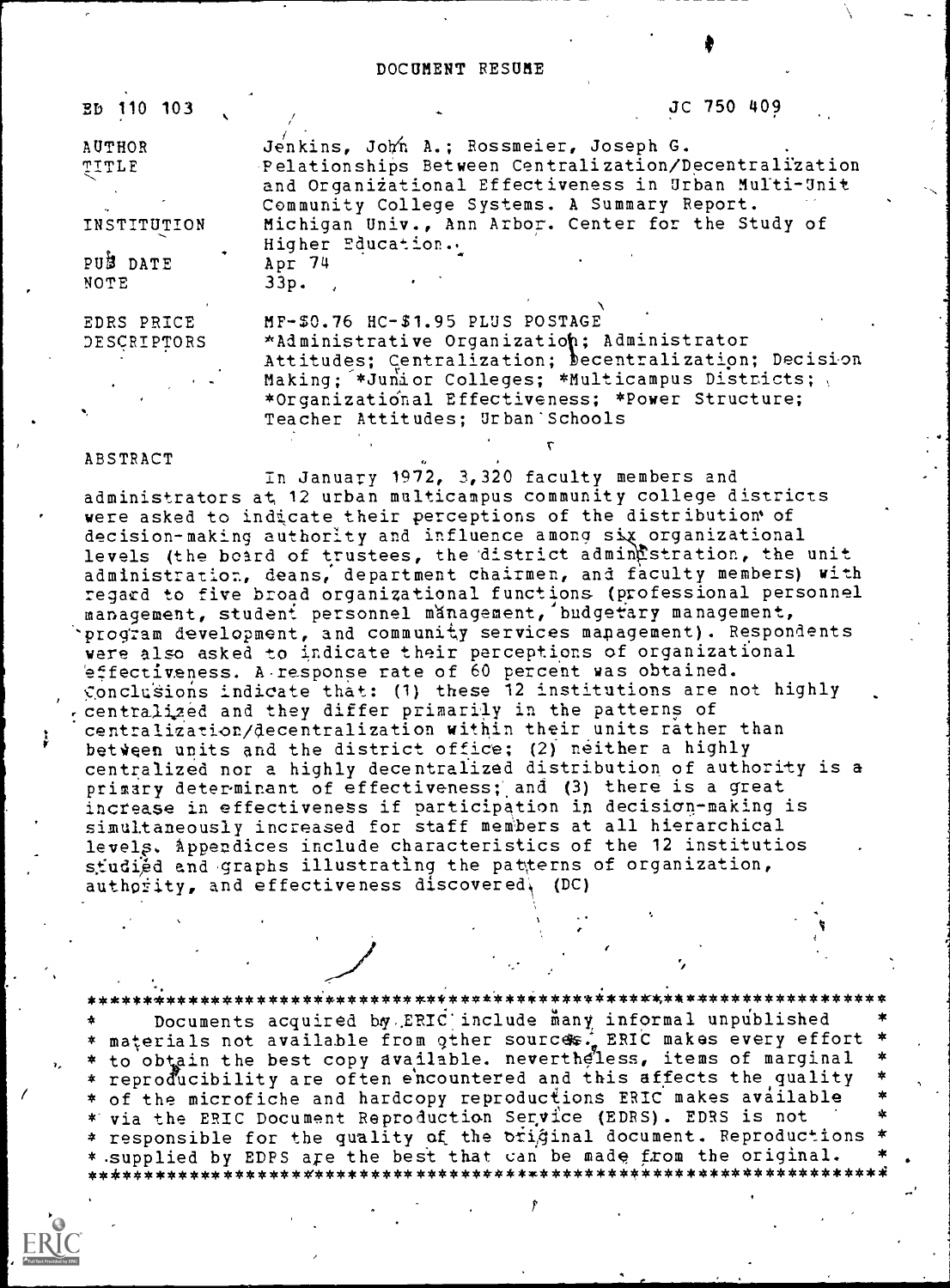US OCPARTMENT OF HEALTH<br>
EDUCATION A WELFARE<br>
NATIONAL INSTITUTE OF<br>
FOLUTION A BUCATION<br>
COLOGITY AS BEEN BEEN<br>
PERSON OF UPLANT ZATION OF RIGHT<br>
PERSON OF UPLANT ARTION OF THE RESON OF THE RESON OF THE RESON OF THE RESON SON ÓP UPGAN ZATION ORIGIN<br>- POINTS OF VERW JR OPINIONS<br>DO NOT NECENSABILY REPRE<br>ITC AL NATIONAL INSTITUTE OF<br>BER PUSIT ON DR POLICY

RELATIONSHIPS BETWEEN CENTRALIZATION DECENTRALIZATION AND ORGANIZATIONAL EFFECTIVENESS . IN URBAN MULTI-UNIT COMMUNITY COLLEGE SYSTEMS

Summary Report

a Dail CAO

22P

Dr. John A. Jenkins Professor of Music University of Massachusetts

Dr. Joseph'G. Rossmeier. Assistant Professor of Institutional Research Michigan State University

April 29, 1974

Center for the Study of Higher Faucation Umversity of Michigan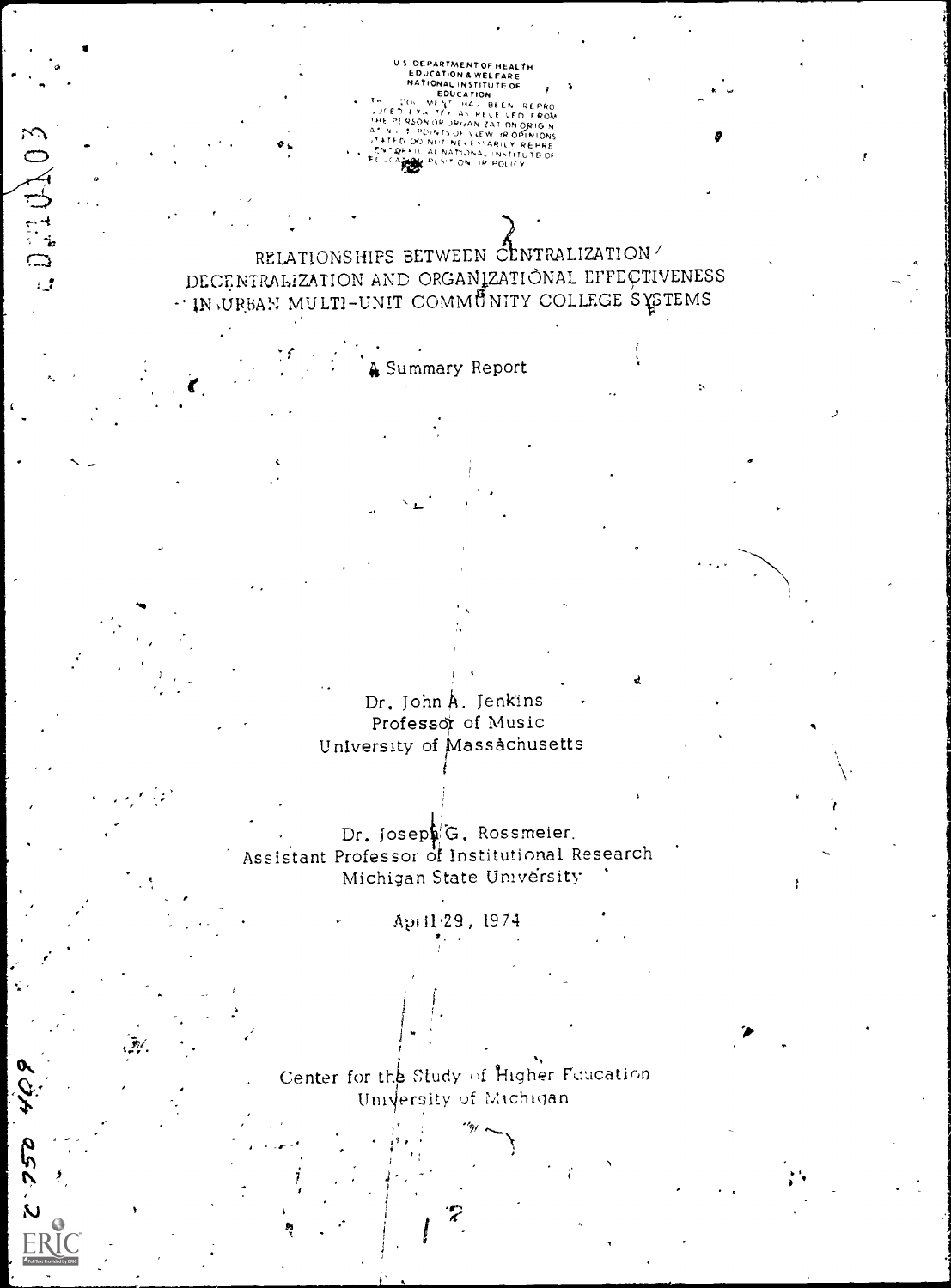### RELATIONSHIPS BETWEEN CENTRALIZATION/DECENTRALIZATION AND ORGANIZATIONAL EFFECTIVENESS IN URBAN MULTIUNIT COMMUNITY COLLEGE SYSTEMS

Alb

## Decision-Making in Multiunit Community College Systems

Discussions among administrators of multiple site community college systems often concern the question of how best to organize these institutions. The goal sought stresses maximum utilization of size and resources of the whole system while it simultaneously strives to provide each of the multiple units enough autonomy so that they can realize the advantages of a smaller, single-unit<sup>t</sup>college.

A great deal of divergent opinion has been focused upon the merits of "centralization" versus "decentralization;" these terms being used to conceptualize differences in allocation of control and authority over decisions made within multiunit college systems. Most often, centralization is presumed to be characterized by a greater amount of decision-making at the district level; decentralization is presumed to entail more decision-making within the separate units.. In addition, units themselves can vary in the extent to which decisions are generally made by their chief administrators as contrasted with deans, department chairmen, or faculty members. In this `sense, individual units of multiunit systems might themselves be more or less centralized or decentralized. Centralized/decentralized decision-making between the district office and component units is considered as "system-wide"; centralized/decentralized decision-making between unit chief administrators and other administrative and faculty levels within individual units is called "intra-unit." <sup>4</sup>

Advocates of centralized multiunit administration generally stress greater economy, uniformity of decisions, and responsive service supposedly attainable through centralized management. The additional economy is to be obtained because centralization is expected to require fewer administrators, avoid duplication of facilities and equipment, and improve coordination of program planring. . Uniformity of decisions is sought with regard to admissions standards, program requirements, academic standards, and maintenance. Responsiveness is believed to result because a strong district, administration ran more readily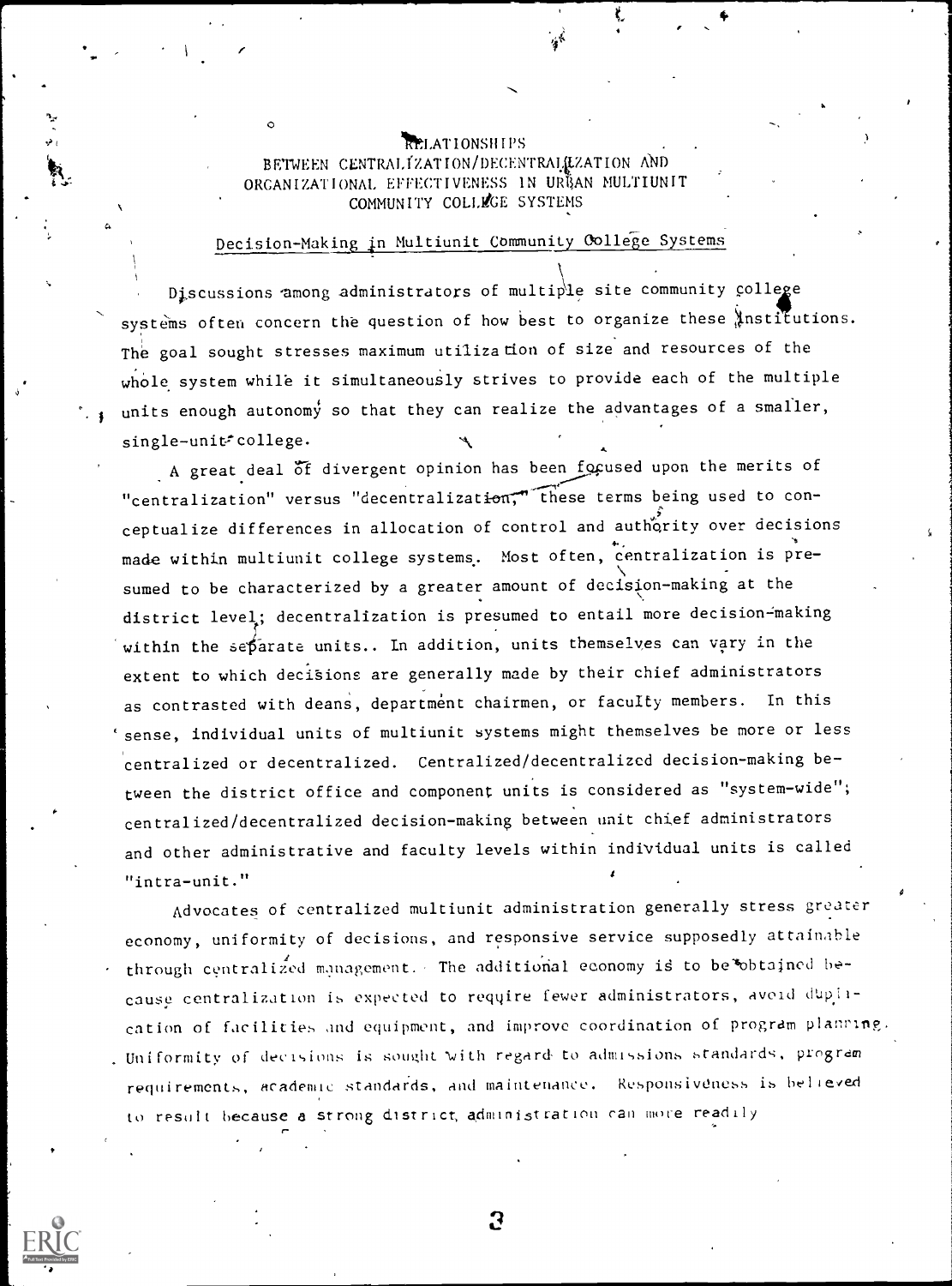perceive overall needs and immediately authorize action without having to convince other organizational levels,

 $-2-$ 

Decentralization. is said to enhance flexibility, curtail bureaucracy, provide a more creative work environment, and improve the responsiveness of units to local needs. Flexibility and responsiveness are both supposed to be attained by authorizing administrators in each unit to respond to the particular needs of their immediate staff and surrounding community. Thus decentralization is expected to facilitate decision-making by persons who, because of their proximity to the situation, are more sensitive to changing local conditions. Proponents of decentralization also believe that in a democratic society more widespread participation in decision-making will provide a more efficient and creative work environment for the total staff.

## Focus of the Study

In January, 1972, a study was conducted through the Center for the Study of Higher Education, University of Michigan, which examined several aspects of these complex questions concerning multiunit community colleges. The study was an effort to clarify some of the issues involved and to suggest guidelines based upon a careful, though admittedly preliminary, examination of a sample of multiple site institutions.

Patterns of centralization/decentralization were measured, identified, and analyzed. The aim was to examine relationships among these patterns and to draw from them information about what actually was taking place and suggestions about how improvements might be attained. The strategy was to provide information to guide selective adjustment of patterns of influence and author= ity, among various organizational levels so that effectiveness of the multiunit community college system might be increased. This study did not presume to recommend. adoption of either a highly centralized or a highly decentralized administrative posture either by an individual community college system or by multiunit community colleges in general. Specifics about the study are described in Append $\mathbf{\hat{x}}$  A.

Measurement of centralization/decentralization

The relative centralization of multimst systems was measured in terms. of the distribution of influence and authority among six organizational levels:

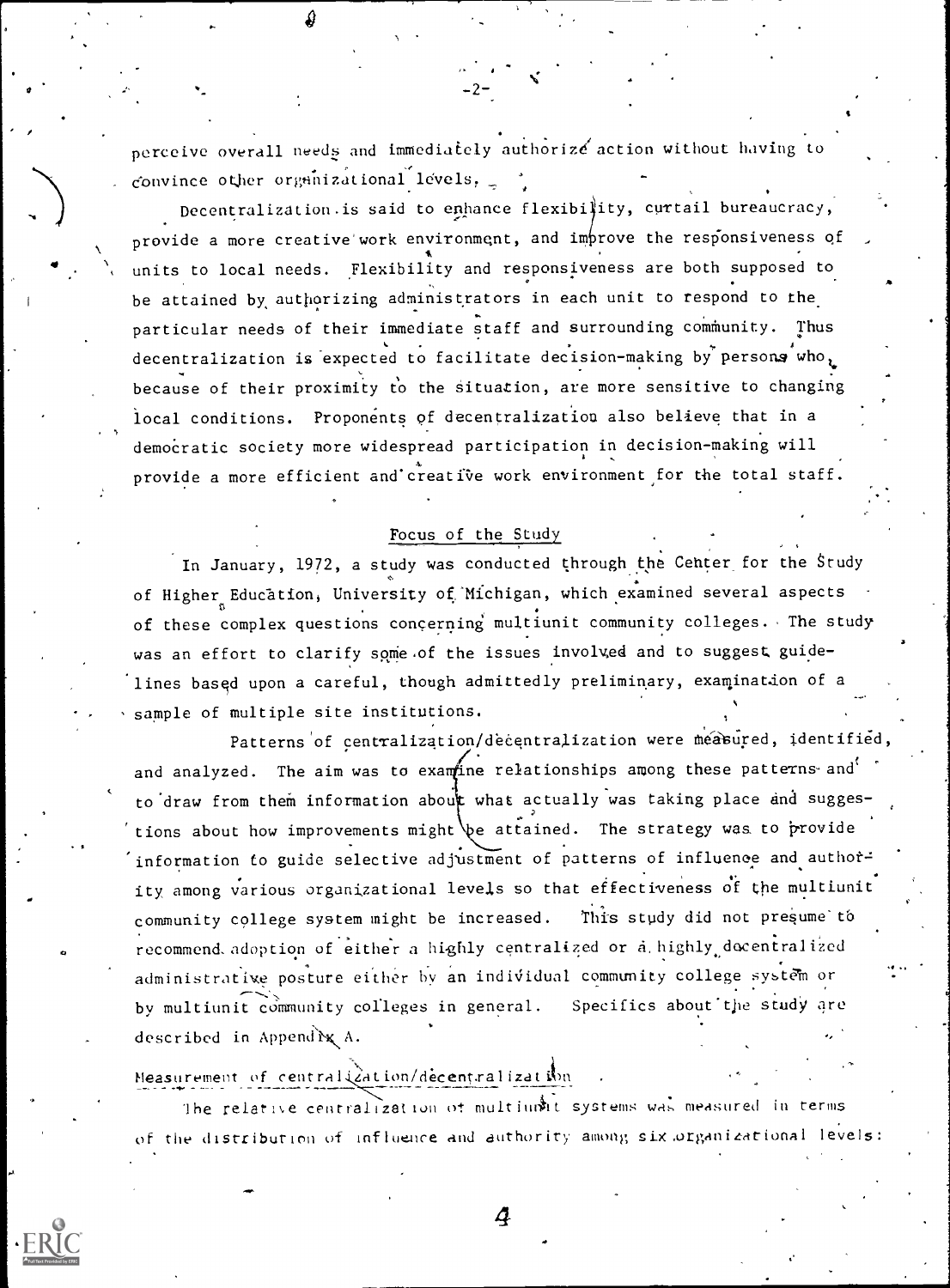1) the board of trustees,  $2)$  the district administration, 3) the unit administration, 4) deans, 5) department chairmen, and 6) faculty members: The distribution of influence and authoricy was measured with regard to decision-making associated with each of sixteen activities. common to most community colleges selected so as to be generally representative of five broad organizational function areas: 1) professional personnel management 2) student personnel management, 3) budgetary management, 4) program development, and 5) community service management. These activities were grouped into four empirically derived activity clusters which are illustrated in Table 1. A more extensive discussion of this clustering process appears in Appendix B.

| Descriptive Cluster.<br>Identification |          | Activities Included                                                      |
|----------------------------------------|----------|--------------------------------------------------------------------------|
| Faculty-Oriented Activities            | 1.<br>2. | Recruitment of, new faculty members<br>'Assignment of faculty'to units   |
|                                        |          | Evaluation of faculty for promo-<br>tion, tenure, or perit increases     |
| Department-Oriented Activities         | Ί.       | Eormulation of teaching loads and<br>schedules                           |
|                                        | 10.      | Determination of policies to govern<br>admission to specific certicicate |
|                                        |          | programs<br>13. Deletion, of courses/programs                            |
|                                        | 15.      | Initiation of new transfer programs                                      |
| Unit-Oriented Activities               |          | 12. Preparation of the academic request<br>budget                        |
|                                        | 14.      | Initiation of new community service<br>programs                          |
|                                        | 16.      | Initiation of new occupational<br>programs                               |
| System-Oriented Activities             |          | 3. Transfer of funds from one academic<br>program to another             |
|                                        | 6.       | Development of criteria for admis-<br>sion of students                   |
|                                        | 8.       | Coordination of efforts to promote<br>the college with the community     |
|                                        | 9.       | Alteration of priorities within<br>operating budget categories           |

5

| TABLE 1 |  |  |
|---------|--|--|
|         |  |  |

EMPIRICALLY DERIVED ACTIVITY CLUSTERS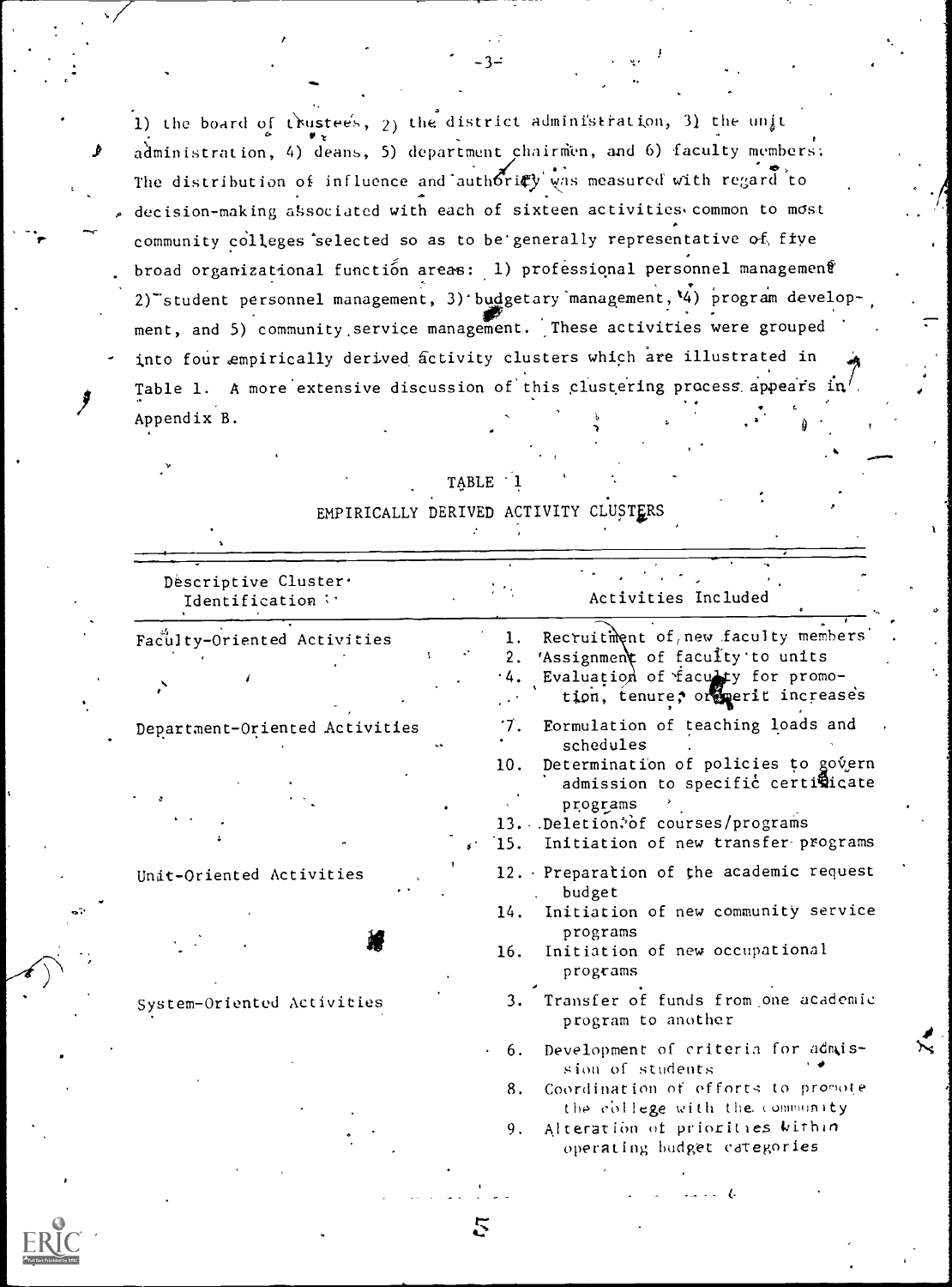The pattern of centralization/decentrâlization within a multiunit system was characterized, then, by the distribution among six organizational levels of influence and authority over decision-making absociated with sixteen representative 'activities. Specifically, three facets of centralization/ decentralization were measured for each activity: 1) control distribution-the average amount of influence exercised by members at each organizational level, 2) control level--the extent of influence exercised by all members throughout the system,  $^\mathsf{T}$  and 3) <u>authority location</u>--the organizational level which generally holds authority to make binding decisions regarding a particular kind of activity. For the most part, these three facets of centralization/ decentralization were measured for the entire system. Some additional consideration was giyen to the same facets of centralization/decentralization within units.

7

#### Measurement of effectiveness

.

ti

Measurement of organizational effectiveness necessarily involved application of value judgments to the problem of defining what constitutes effectiveness. The traditional strategy has been to measure the effectiveness of an organization by the degree to which it realizes its goals. In'an effort tomove away from complete dependence upon goal-measurement, the present, study measured effectiveness in terms of 1) responsiveness--the flexibility with  $\hat{\ddot{\bm{\omega}}}$ hich the community college system responds to expressed needs and pressures from its students, facult $\oint$  members, and from various agencies within its surrounding community, and 2) efficiency--the extent to which the institution possesses attributes conducive to effective operation regardless of the particular goals sought: a high degree of social integration among members at  $\rightarrow$ different levels; a positive social climate characterized by prevailing attitudes

 $1$ Administrators in both industrial and educational enterprises have historically regarded retention of control by upper echelons as an essential prerequisite, to successful management of multiunit institutions. Yet a large body of research Indicates that simultaneous increases in control exercised by more than one level are not only possible but desirable. The basic premise is that both the distribution of control among various organizational levels, and the total amount of control exercised by all members of an organization. are independently variable. Consequently, the average amount of control exercised by all members can'he separately measured, and may have an independent and potentially important effect upon organizational effectiveness. En the present study this facet of centralizationidecentralization patterns was identitied as the "control level" of an organization, and was measured in addition to control distribution and authority lucation.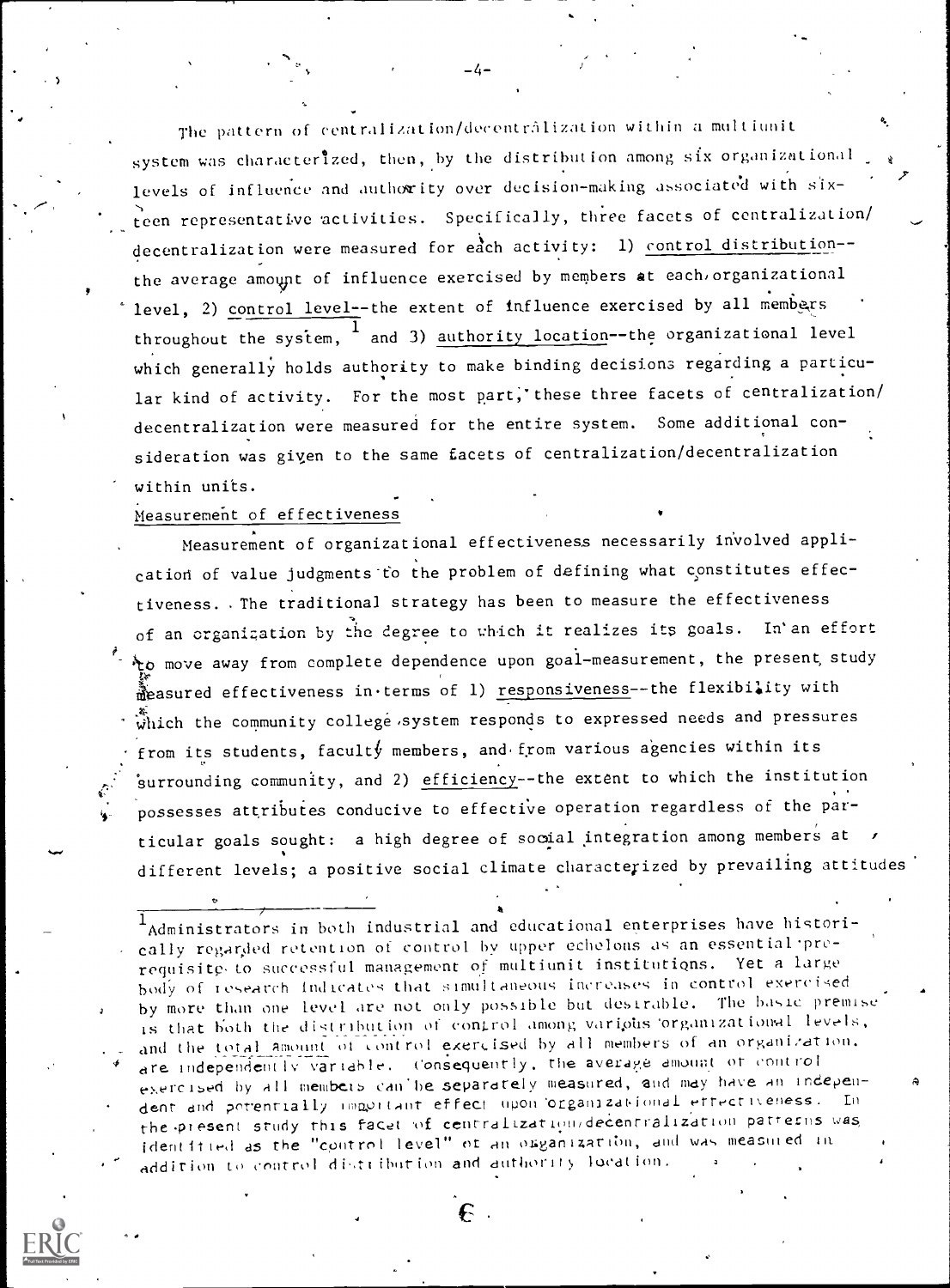of trust, commitment to district goals, teamwork, and interaction among members; and a high degree of capability to accomplish organizational. act $\chi'$ vities.  $\gamma$ 

-5-

# Patterns of Centralization/Decentralization

re a contracto

Contrary to the prevailing conventional expectations, the evidence shows that these multiunit community college systems were not highly centralized in the sense of district versus unit control. Those activities oriented primarily to the entire system (see<sup>x</sup>Table 1) were controlled by unit rather than by district administrators. Further, a great deal of influence and authority was exercised over most activities by the various administrative levels within the component units. For the most part, the greatest amount of influence upon activities oriented primarily to a given organizational level was exercised by the next higher level. Consequently the faculty emerged as far less influential upon decision-making than other professional members of these organizations.

.The twelve institutions differed primarily in the patterns of centralization/ decentralization within their units rather than between units and district office. Differences among systems were greatest for control and authority over. faculty-oriented activities. In general, the location of authority tended to be somewhat higher for all activities than the location of greatest influence. These findings are analyzed in greater detail in Appendix\*B.

From an administrative point of view, a sufficient amount of control and authority seemed to be lodged within the units to ensure their ability to respond to internal needs and pressures perceived by those involved in the local situation. Closer examination, however, indicated that those most directly charged with the actual instructional process--faculty members, and in some cases department chairmen--did not exercise a very great amount of influence/upon decision-making associated with any of the sets of activities, including those concerned primarily with instruction of students.

### Patterns of Effectiveness

Staff members in the twelve institutions generally reported that their institutions were quite responsive to the expressed needs of students and faculty members. On the other hand, many reported less than adequate mechanisms for receiving and processing timely information about changing needs.- Over half  $\hspace{0.1cm}$ t in 1990.<br>The contract of the contract of the contract of the contract of the contract of the contract of the contract o

/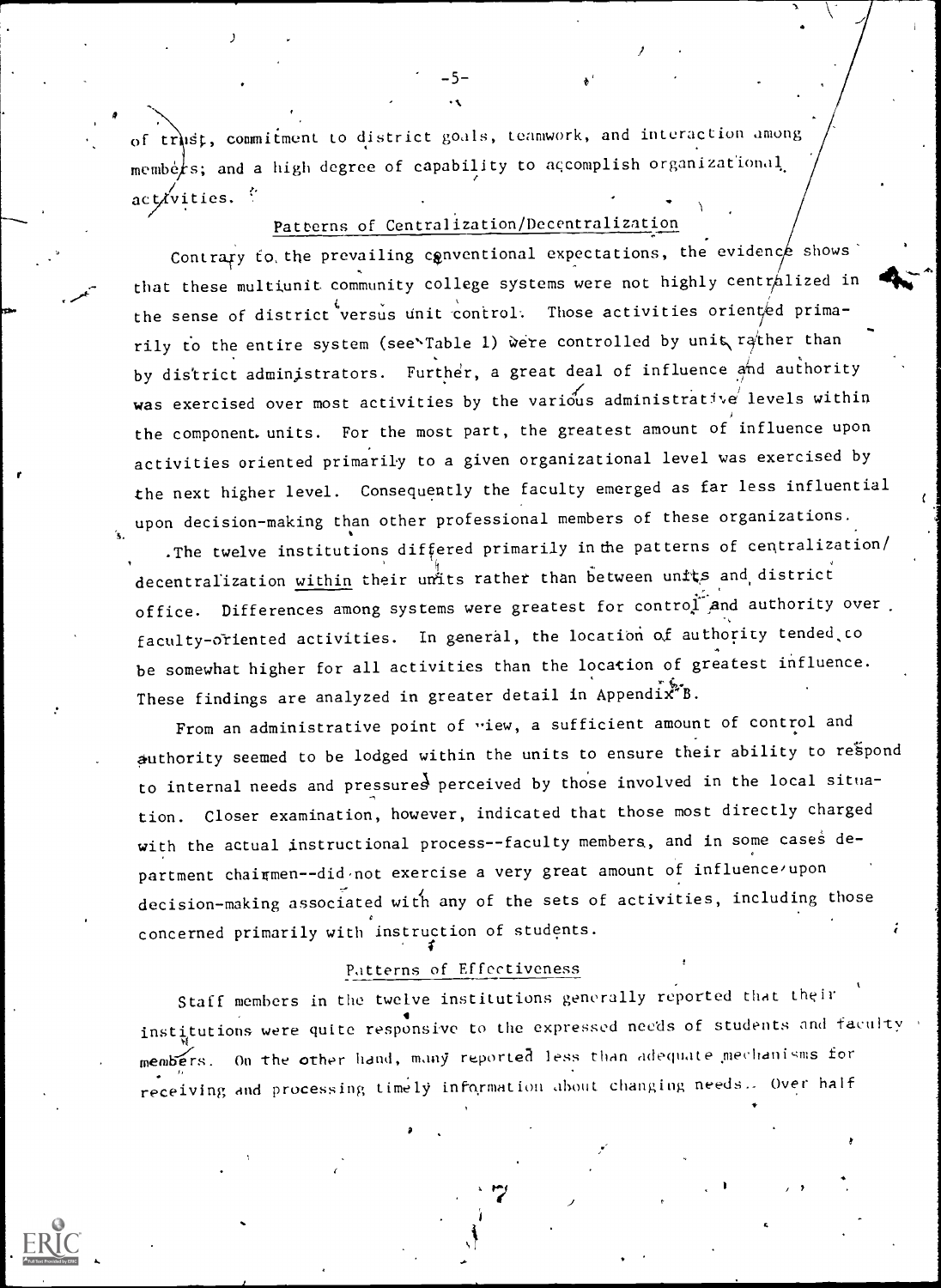of the participants in the study reported that methods and policies for assessing the quality of instruction were unsatisfactory.

A surprising number of staff members at all levels reported a very low level of trust within their community college. Most respondents reported that faculty members and administrators within the units were generally responsive to changing needs, and receptive to new information. On the other hand, more than one-fourth of the participants regarded their district administrators and trustees as unresponsive, and generally inaccessible to members at lower hierarchical levels. Differences were found among individual institutions; these are described in greater detail (without identification of individual systems) in Appendix C.

## Relationships Between Patterns of Centralization/ Decentralization and Patterns of Effectiveness

#### The most conclusive findings

Organizational effectiveness is enhanced by achieving a carefully formulated balance among various patterns of centralization/decentralization rather than by adhering to either extreme. Institutions which rank high on all. measures of effectiveness tend to have certain patterns of centralization/ decentralization in common.

None of the "most effective" institutions ranked as either the most highly centralized or most highly decentralized.<sup>2</sup> This relationship entailed whether centralization/decentralization was measured system-wide or within the component units. Findings showed that the most advantageous pattern of centralization/ decentralization varies for sets of activities which generally affected different dimensions of the organization--the faculty, departments, units, or the entire system.

The most effective institutions had relatively large amounts of comtrol concentrated at the level most affected, or at the next higher level, for faculty-oriented and department-oriented activities. On the other hand, the greatest concentration of influence upon unit-oriented and system-oriented activities was at the unit administration level. Authority in these institutions was generally located at least one level higher than the location of greatest influence. Although a moderate degree of decentralization of authority

Appendix C, Figure 22 shows institutional means of an organizational effectiveness index, the average of the four responsiveness indices and the three ticlency indices.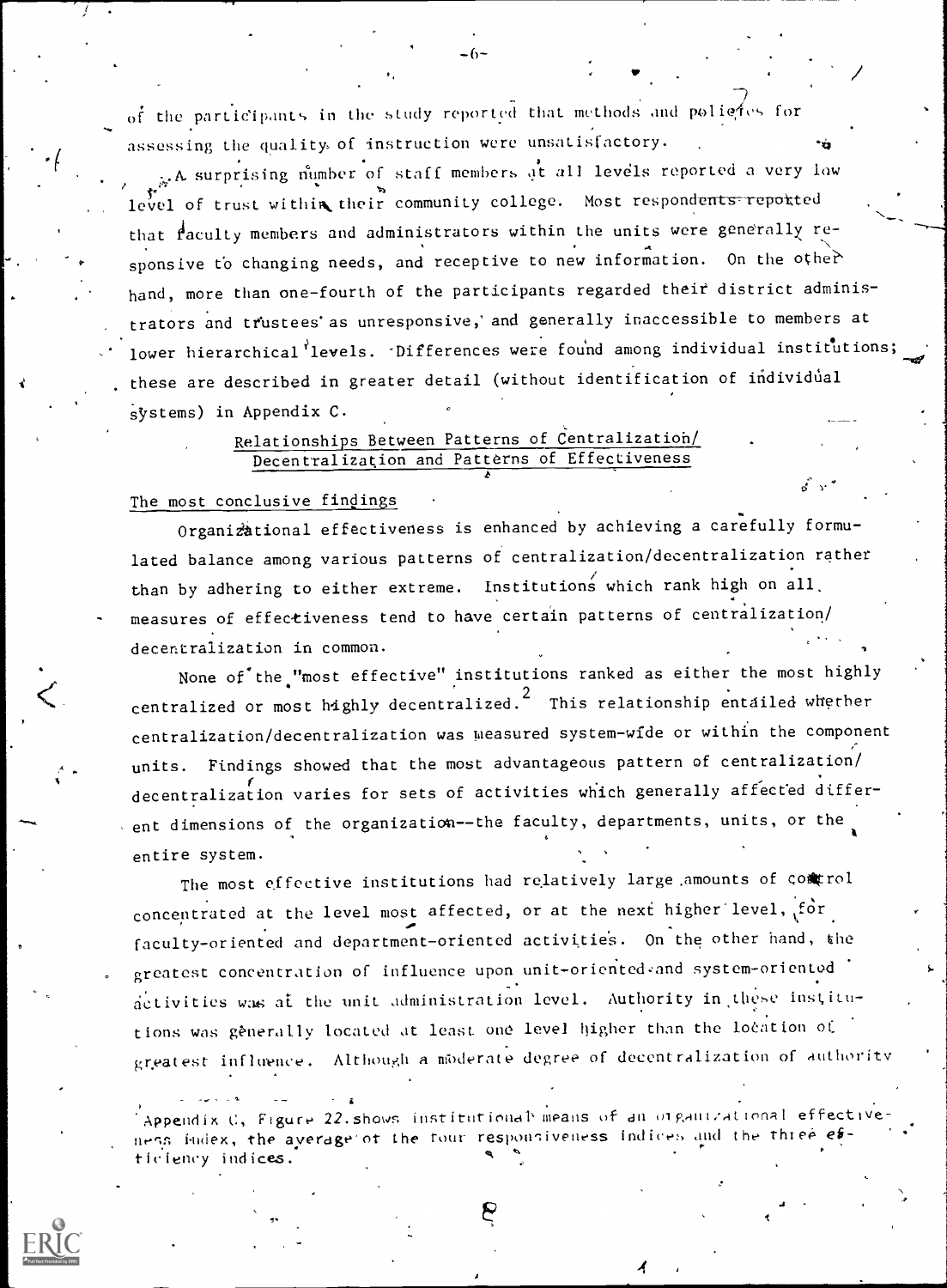over most activities was found to be advantageous to the unit administration, it appears equally important that authority over activities which have broad impact throughout the system be retained at the district administration level.

It is generally agreed that persons who are experiencing a situation tend to differ in their perceptions of it and that these perceptions may differ from reality. Nonetheless, people's views of events within a multiunit community college system are likely to influence other events, including some which are reflected in the effectiveness of the organization. An important determinant of organizational effectiveness is the extent to which faculty members and administrators at various levels perceive a well-defined control and authority structure. When members at various levels agree more fully on the amount of control each organizational level exercises, and on the location of authority, the institution operates more effectively. In other words, the , more effective institutions tended to be those in which various members as well. as each administrative unit had a clear understanding of the authority and responsibilities of the others. A well-defined and generally accepted control and authority structure is conducive to greater organizational effectiveness even if members do not generally agree that the structure is ideal.

The most conclusive finding was that organizational effectiveness is enhanced<sup>®</sup> when all staff members in either an entire system or a single unit exercise, on the average, a greater amount of control over lecision (making. The implication is that there is a great deal of advantage in's imultaneously increasing the participation in decision-making by staff members at al. hierarchical levels. This finding helps explain why neither a highly centralized nor a highly decentralized distribution of influence or authority is a primary determinant of effectiveness. The most important determiner of effectiveness. is not who has power in relation to whom, but rather how much influence everyone in the organization feels he has.

The level of control in an organization can vary independently from the way in which it is distributed fimong various organizational levels. Further, since the total amount of control in an organization can be increased, the \* influence exercised by lower and upper echelon members can be increased simultaneously. More specifically, administrators can increase organizational effectiveness by maximizing the amount of control each organizational level exercises over a set of activities through application of participative management techniques. Administrators of these institutions would be well-advised to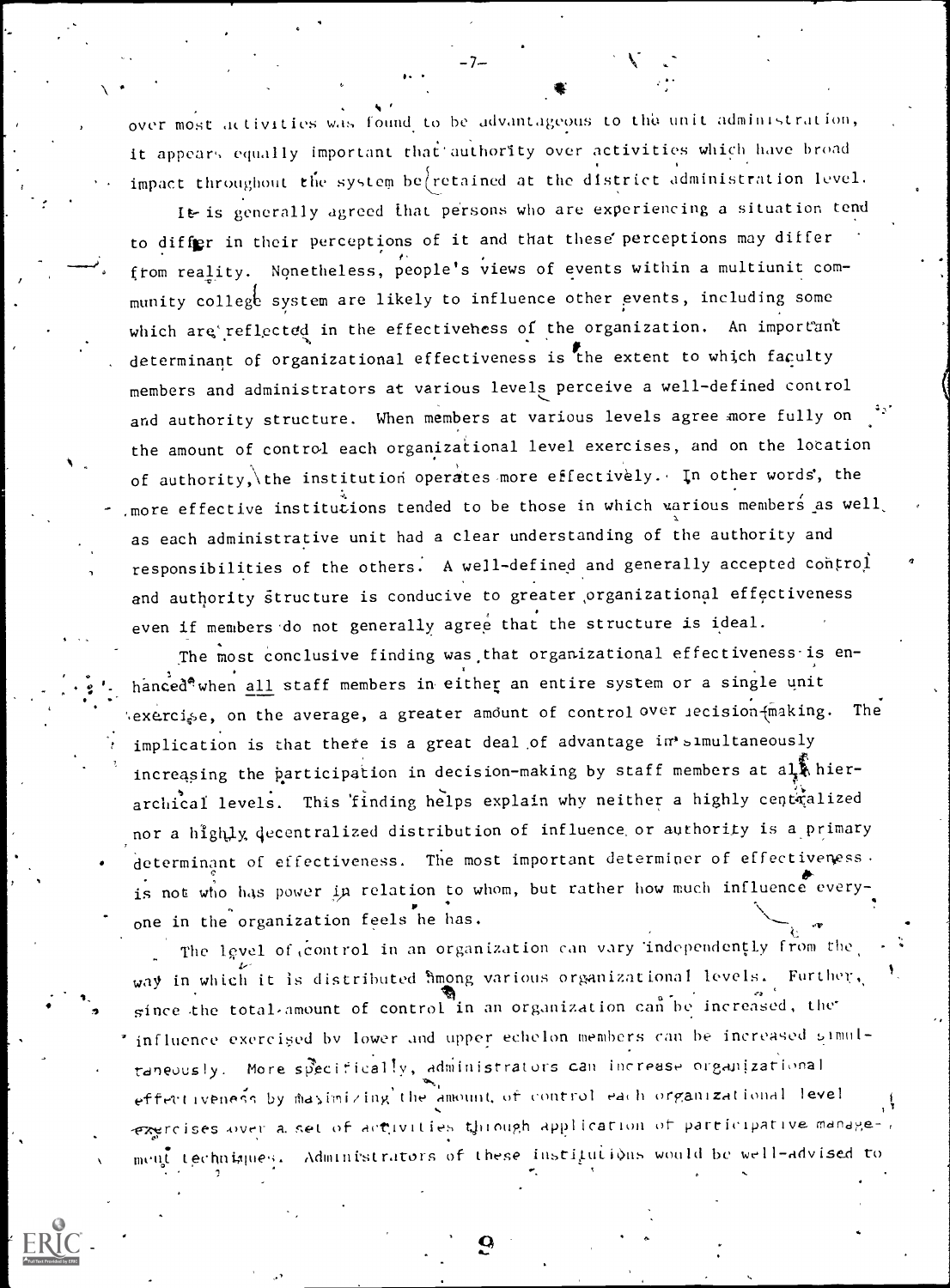investigate means whereby they can effect an increase in the control level which members at all organizational levels perceive.

A great deal of organizational research and writing has been directed , toward the apparent association between the extent of participative management (as indicated by the average level of control within the organization) and organizational/performance. One prominent advocate of these management techniques is Rensis Likert.<sup>3</sup> Likert recognizes the difficulty of bringing about rapid changes within a complex organization, but nonetheless suggests several procedures whereby increased participation can be attained: 1) increased use of group decision-making and group methods of supervision and evaluation at all levels; 2) group participation in goal setting, both for the entire organization and for its component units; and 3) increased stress upon the use of supportive personal and professional relationships between members of higher and lower organizational levels, particularly those which are more widely separated. Most members of the organizations studied in this research project were less than satisfied with the extent of their involvement in fjoint administrative/faculty decision-making, with the quality and amount of upward and downward communication, and with the degree of openness they experienced when seeking to present new ideas to members at higher administrative levels. From all indications, these institutions can profit from careful examination of opportunities for increased participation in decision making.

The initial effort to increase effectiveness should be directed toward providing shared leadership with regard to those activities which have their greatest impact upon the system as a whole. Although it was found essential that the greatest amount of influence be exercised by unit administrators, it is equally apparent that effectiveness will be increased if other levels are given increased influence as well. Even faculty members are more concerned that all levels share a greater amount of influence upon systemoriented activities than that the faculty be given a greater amount relative to the other levels. Among the four sets of activities, faculty-, department-, unit-, and system-oriented, members at all levels were generally most concerned that the average level of control over system-oriented activities be increased.

See Rensis Fikert, The Human Organization: Its Management and Value Grew Meta aw-Hill Book Comp.my,  $1967$ , pp.  $47-132$ .



 $1^{\prime}$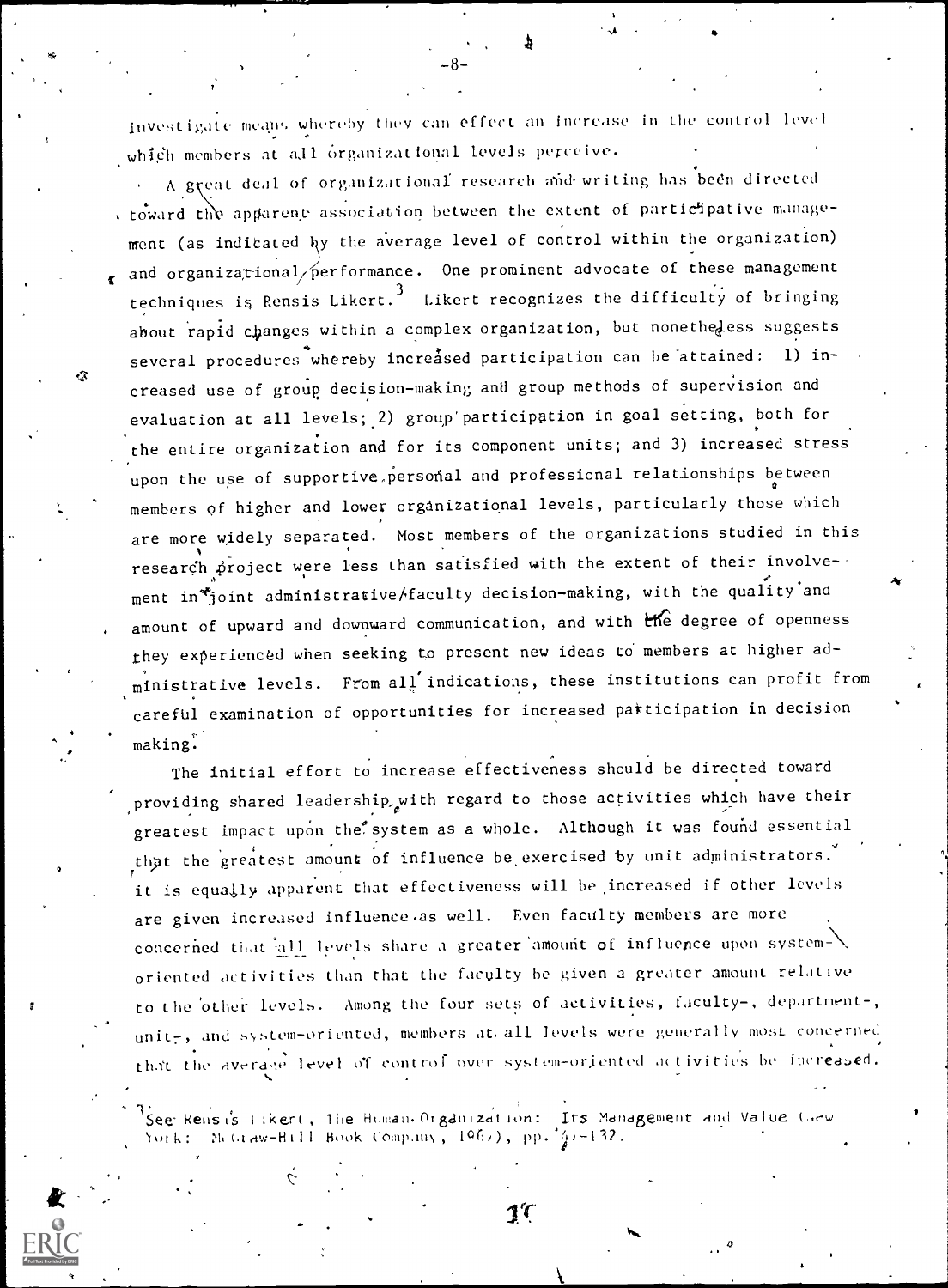By far the strongest relationship was found between control level over systemoriented activities and the effectiveness of organizational performance.

-9-

### Specific findings about efficiency

 $\mu$  .

Of the three aspects of centralization/deventralization measured (control distribution, control level, and location of authority), the most important determinants of organizational efficiency were the average level of control throughout tlie organization over system-oriented and faculty-oriented activi ties. In each case, a higher level of control was associated with greater organizational efficiency: A particularly strong relationship was found between the average level of control over system-oriented activities and the extent to  $\qquad \qquad \mid$ which members report that their community college district is a good place in which to hold their own position. On the other hand, the social climate within the individual units was most affected by the level of control within units for department-oriented and unit-oriented activities.  $\frac{1}{4}$  0.000  $\frac{1}{4}$  0.000  $\frac{1}{4}$  0.000  $\frac{1}{4}$  0.000  $\frac{1}{4}$  0.000  $\frac{1}{4}$  0.000  $\frac{1}{4}$  0.000  $\frac{1}{4}$  0.000  $\frac{1}{4}$  0.000  $\frac{1}{4}$  0.000  $\frac{1}{4}$  0.000  $\frac{1}{4}$  0.000  $\frac{1}{4}$  0.000  $\frac{1}{4}$  0.0

Efficiency is maximized when the distribution of influence over all four  $\qquad \qquad$ sets of activities is moderately decentralized, with the greatest concentration somewhere within the units, However, the optimum' location of authority is at least one level above that which is most affected by each set of activities. Location of authority at a lower level was shown to be strongly dysfunctional. The location of authority and the distribution of influence need to be clearly differentiated. The ideal pattern appears to entail greater decentralization of influence than authority, together with a generally higher average level of control throughout the entire system.

Specific findings about responsiveness

e

, Among the facets of centralization/decentralization measured, those most likely to affect the responsiveness of an institution to pressure from external constituencies are the distribution of influence upon faculty and departmentoriented activities, and the system-wide level of control over unit-oriented activities. Similarly, the distribution of influence upon department-oriented activities is most likely to affect responsiveness to internal pressure from, students and faculty members. Responsiveness also was greater in institutions with 1) a higher level of control within units, 2) a highly decentralized  $\gamma$ . distribution of control be,twen unit administration and othet levels within the units, 3)  $d$  higher system-wide level of control over all activities, and  $(i)$ location of authority over faculty-oriented activities at a relatively lower organizational level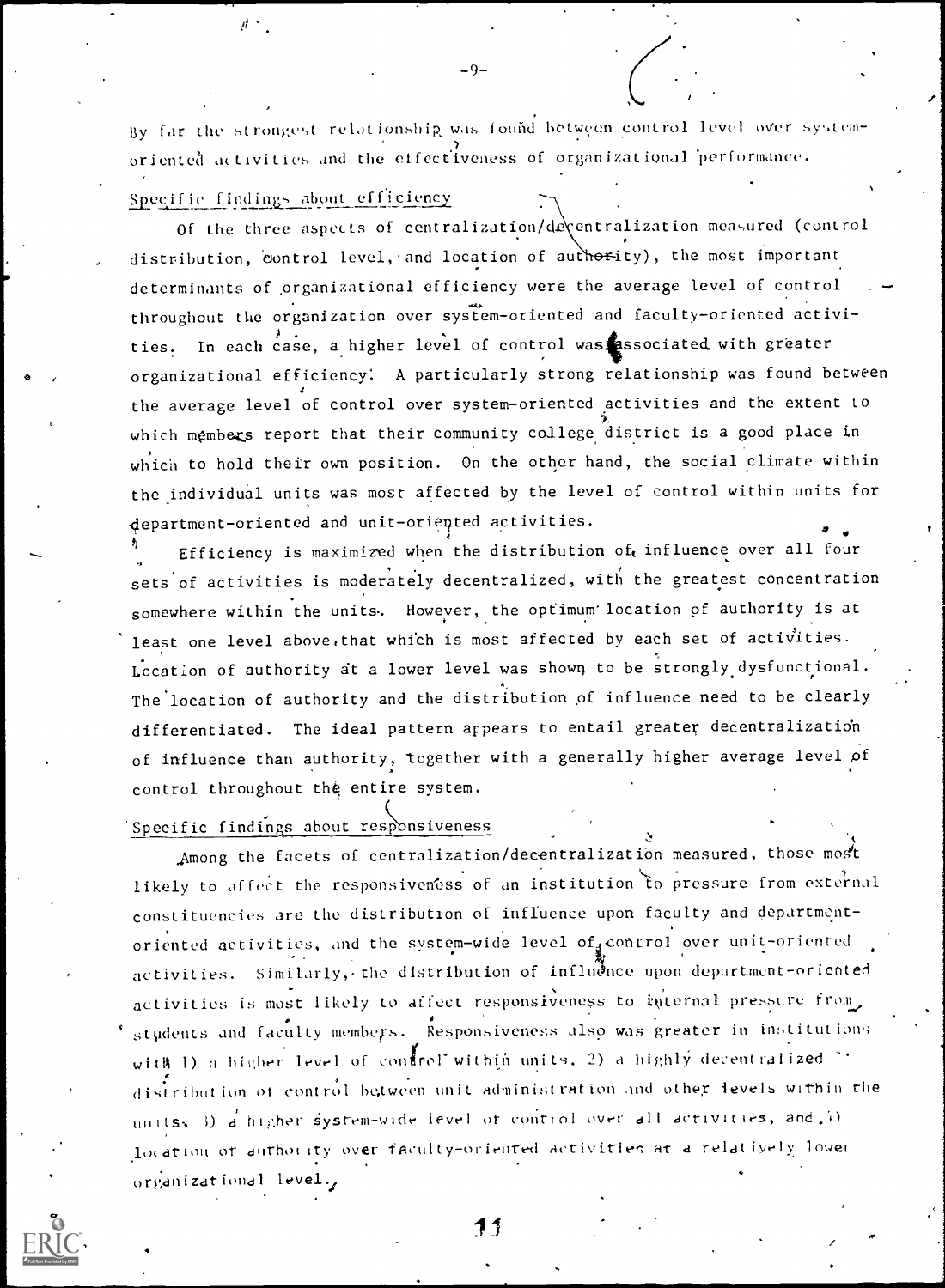Greater responsiveness to external needs, aside from those expressed in pressure upon the institution was found in organizations which had a higher level of system-wide control for department, unit, and system-oriented activities, together with a somewhat decentralized location of authority over system activities. Greater responsiveness to internal needs was related to a highly decentralized system-wide control distribution for unit and system activities, a higher system-wide level of control for all activities, and a higher level of control within units for faculty-oriented activities.

#### Conclusion

Patterns of centralization/decentralization in the twelve multiunit systems studied showed that none of these instrtutions are highly centralized with regard to comparison between district office and component units. In general, the greatest concentration of influence for most activities was at one or more organizational levels within the units. The district office appeared to be more concerned with coordinating than controlling the various units in these In this respect, all twelve multiunit systems are comprised of a systems. loosely federated cluster of semi-autonomous units. The real issue concerning centralized/decentralized patterns of decision-making may focus less on the relationship between the district office and the units and more on that which exists among organicational levels within units.

There is strong evidence that patterns of control and authority over some. activities are best more centralized, and over others are best more decentralized. Faculty members and administrators generally agreed, for example, that while a more centralized decision-making structure for system-oriented activities was perfectly logical, control over faculty-oriented activities.should be more decentralized. The traditional question of centralization versus decentralization is apparently best replaced by more careful consideration of the optimal patterns of control and authority over different sets of activities. Effectiveness is most likely to be maximized by efforts to simultaneously increase the amount of control exercised by more than one organizational level. Techniques of participative management are introduced as one means of directing this kind of change effort.

This research has demonstrated the complexity of relationships among patterns of control, authority, and errectiveness in unban multiunit community colleges. Findings underscore the fallacy of seeking to establish parterns which represent one extreme or the other.

 $17$ 

 $-10-$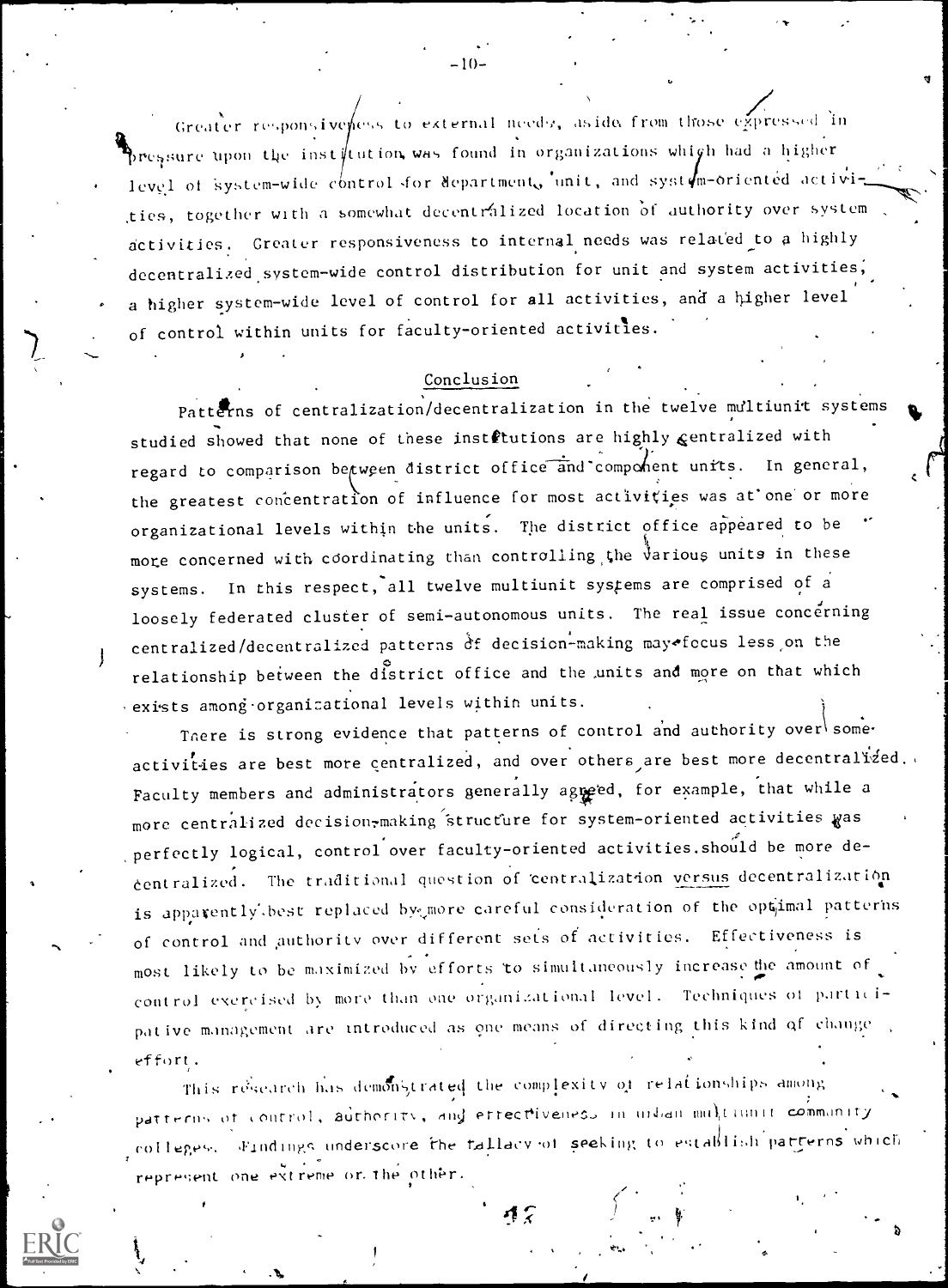Although the researchers are interested in the practical administrative problems encountered in these complex institutions, they are fully aware that findings to date are of greater theoretical than practical interest. This report is intended to serve primarily as a status report of apparent relationships, rather than as an attempt to provide prescriptive solutions.' Perhaps the greatest success of the study thus far has been in clarifying some of the questions which must be asked in order to achieve greater understanding of administrative structure in multiunit community college systems.

 $-11-$ 

In the meantime, the most conclusive finding from this research is that efforts to improve the organizational effectiveness of multiunit community college systems can productively be concentrated upon development and implementation of strategies for increasing the extent to which staff members at all levels participate in shaping the organization and directing its activities. Results to date indicate that this kind of management posture will optimize the efficiency of multiunit community college systems.

April 29, 1974. April 29, 1974. Joseph G. Rossmeier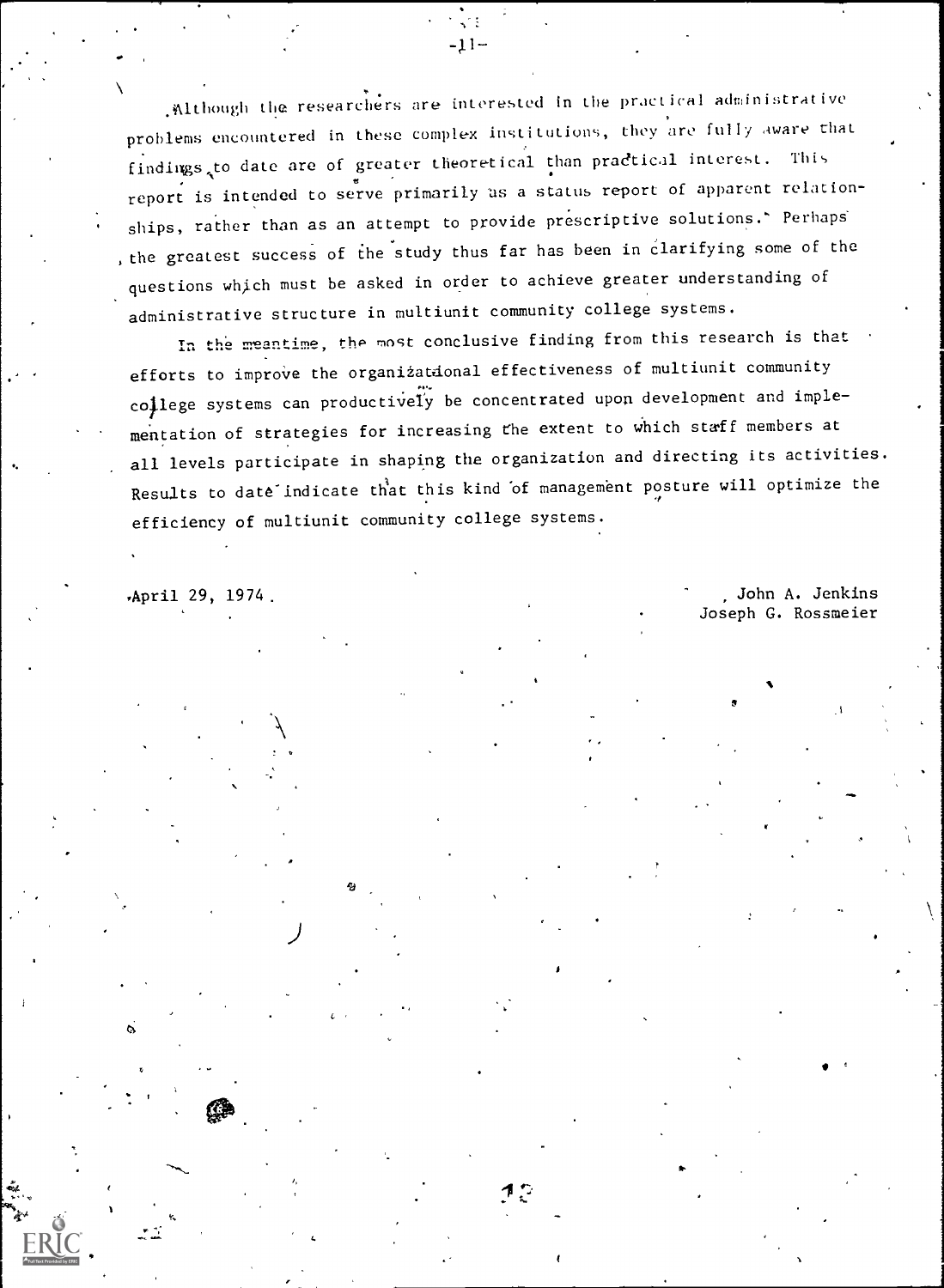## APPENDIX A

## Characteristics About the Sample of Multiunit Community College Systems and the Respondents

### The population of thirty medium-sized urban multiunit community colleges

The thirty medium-sized urban multiunit community colleges in the United Stares enrolled in 1971-1972 ,nearly a half million students, or approximately twenty percent of all students attending community colleges. These thirty systems contained eighty units or campuses. Over sixteen percent of all faculty members teaching in community colleges in 1971-1972 were associated with one of these thirty multiunit systems. These representative figures indicate the extent of impact which these multiunit community colleges have upon the overall community college movement in the United States.

## The twelve multiunit systems studied

The study dealt with a nationally representative sample of twelve urban multiunit community, college systems (See Table 2). Within the twelve participating institutions, information was requested from 3,320 faculty members, department chairmen, deans, unit administrators, and district administrators. The findings presented were based upon,perceptual data from questionnaires returned by approximately sixty percen $f$  of the faculty members and administrators and by data obtained from published documents.

### TABLE 2 \*

THE TWELVE MULTIUNIT COMMUNITY COLLEGE SYSTEMS

Coast Community College District Costa Mesa, California

Cuyahoga Community College District Cleveland, Ohio

Macomb County Cormunity College District WArren, Michigan

MAr!cwa Couniv GommuvIly Collegv Disttict Phoenix, Arizona

 $\mathcal{I}$ :  $\mathcal{G}$  and  $\mathcal{G}$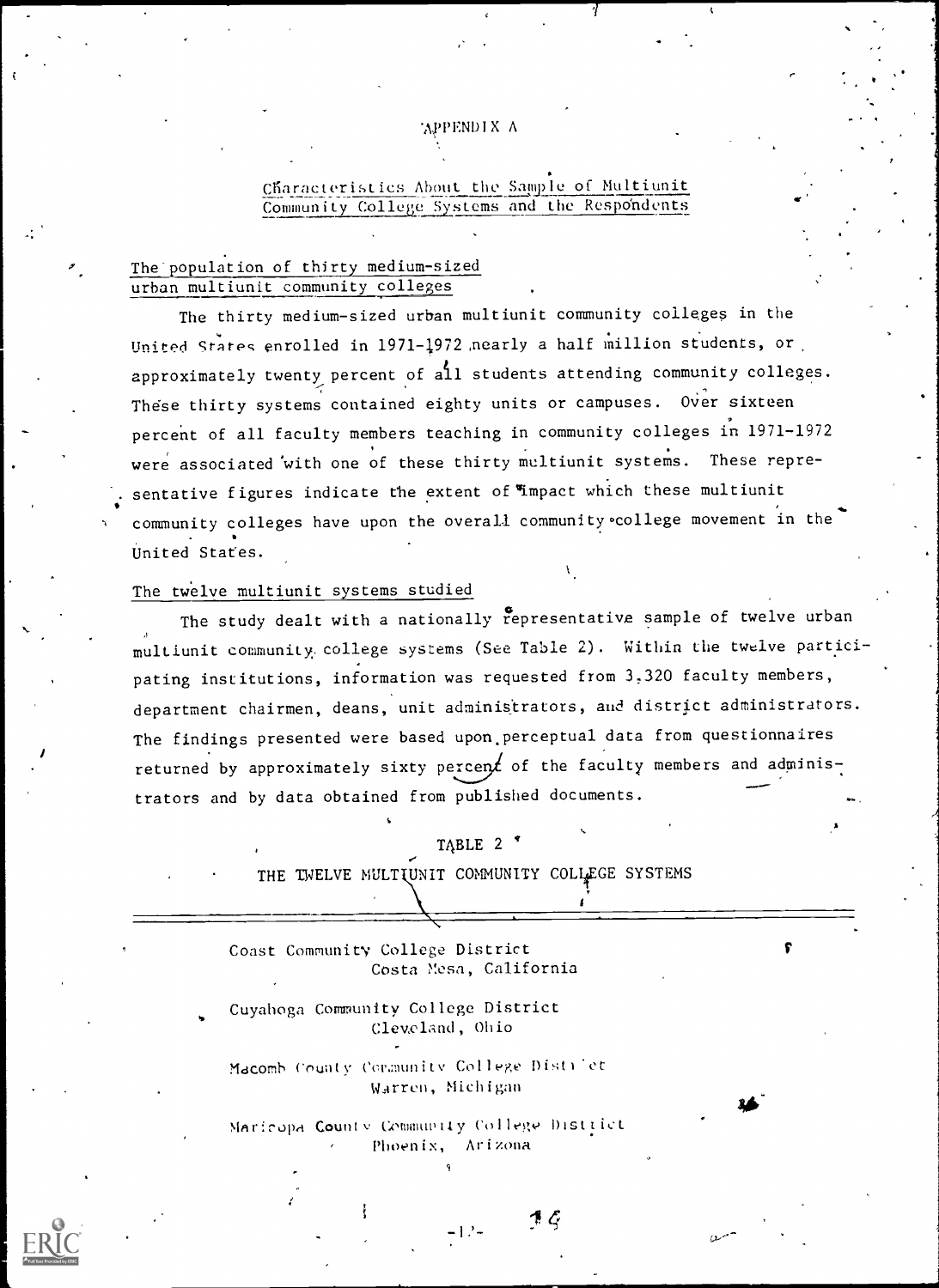TABLE 2. continued.

| Metropolitan Community College District          |
|--------------------------------------------------|
| Kansas City, Missouri                            |
| Montgomery College                               |
| Rockville, Maryland                              |
| Peralta Community Collège District               |
| Oakland, California                              |
| San Diego Community College District             |
| San Diego, California                            |
| Seattle Community College District               |
| Seattle, Washington                              |
| State Center Community College District          |
| Fresno, California                               |
| Tarrant County Junior College District           |
| Fort Worth, Texas                                |
| Washington State Community College District Five |
| Everett, Washington                              |

 $\bullet$   $\bullet$ The twelve multiunit community colleges included in this study operated thirty-five separate campus or college units in 1971-1972. Between 1969 and 1972 the average system had increased by 2.9 units. During this same period headcount enrollment had increased by an average of 33.6 percent. Increases in enrollment within single institutions ranged from 2.3 to 59.6 percent.  $\int$ in October, 1971, these twelve institutions enrolled slightly more than 40 percent of all fall- and part-time students attending medium-sized multiunit community colleges. These systems employed 44.1 percent of all parttime and full-time faculty members and 40.6 percent of all full-time administrators associated with the population of thirty multiunit community colleges.

 $\frac{1}{2}$  Over 90 percent of the administrator and faculty respondents indicated rhat their ethnic hackground was white; yaiues ranged tiom 83.2 percent to 96.1 percent among the insritutions. In only one institution was the diminer of hlack respondents over 10 percent; the average was 3.8 percent. The mailefemale ratio of respondents was almost perfectly constant for all twelve-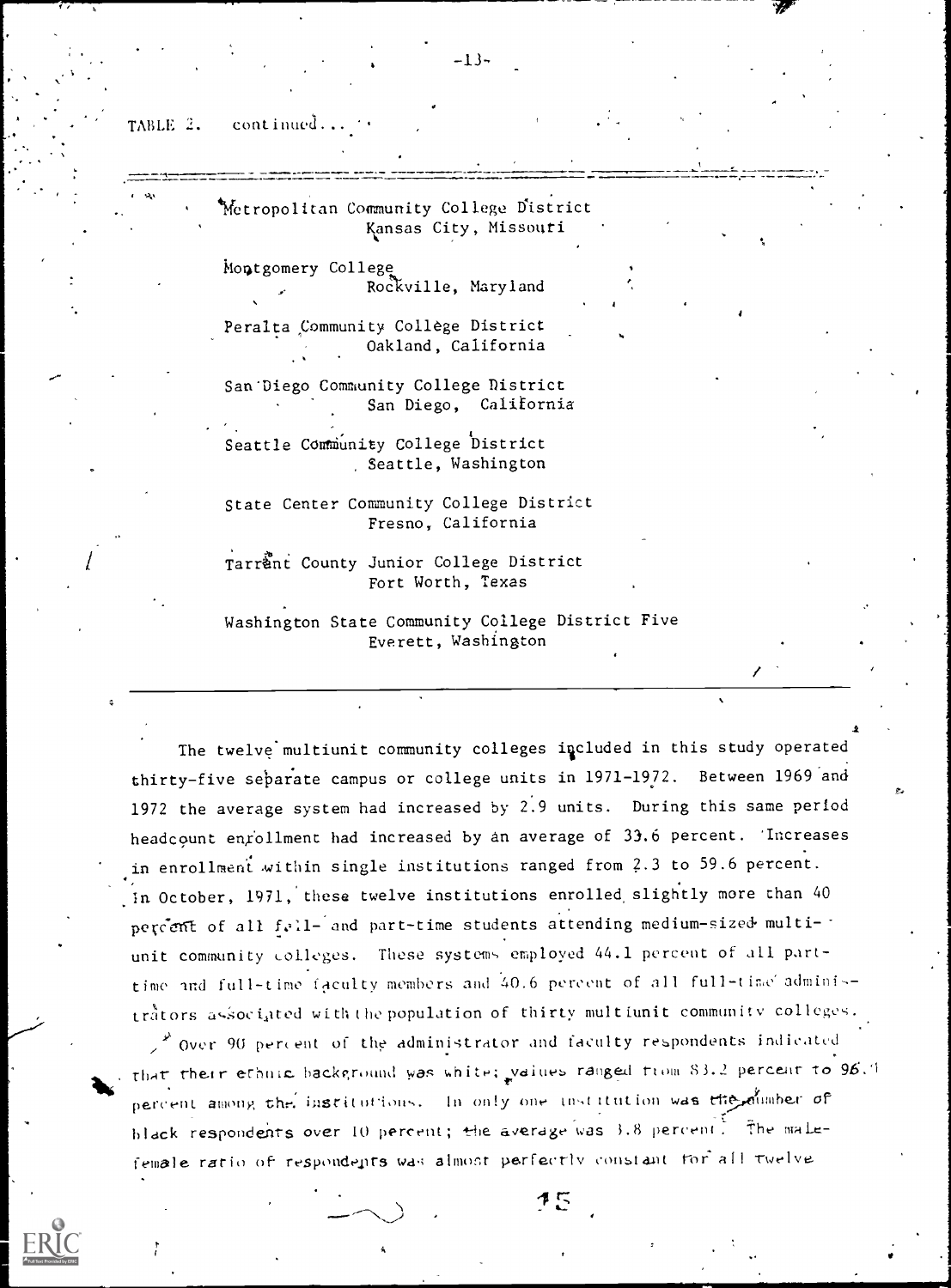institutions--approximately three times as many males as females.

Over 50 percent of the respondents had been affiliated with their institution for less than six years. Nearly 60 percent had been in their present position for less than five years. The largest percentage of faculty members (31.3) had come to their present positions from elementary or secondary school positions. The next largest percentages had been previously employed in business or industry (19.6) or enrolled as full-time students (16.5). Almost none had previously taught in two- or four-year colleges or universities. An overwhelming majority (17.3 percent) of faculty members reported having the master's degree; 11 percent reported having a doctorate or professional degree.

Almost three times as many respondents reported living within the district of their community college as opposed to living elsewhere. In three of the twelve institutions over 85 percent of the respondents lived within the district.

 $-14-$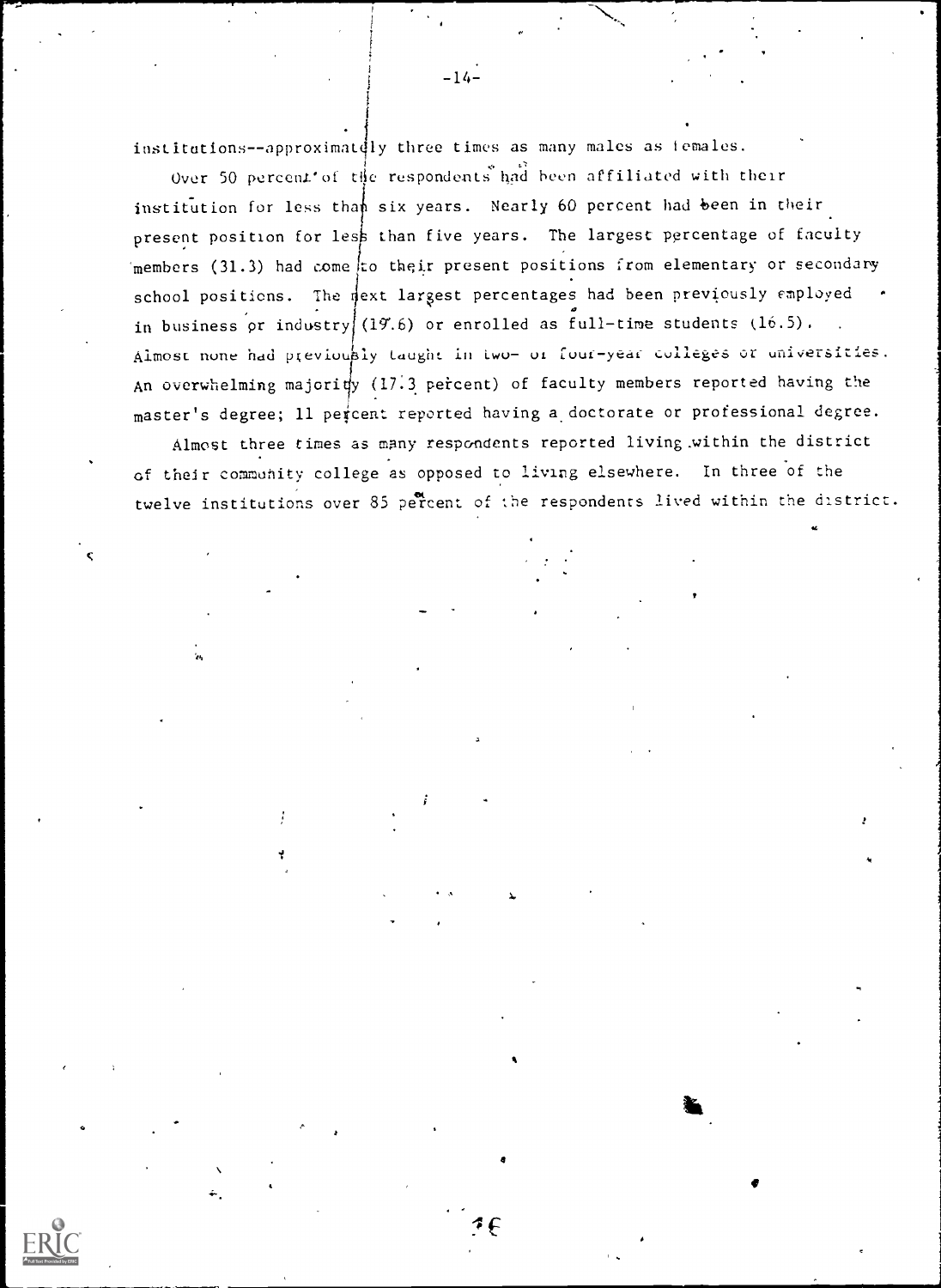#### APPENDIX B

# Patterns of Centralization/Decentralization Among the Twelve Multiunit Systems

## Distribution of control

The evidence indicates that unit administrators in all twelve systems exercise a great deal more influence upon ongoing decision-making and hold a greater amount of authority than do the district administrators. While there were differences from one community college system to another, the more pronounced differences were found within the component units (campuses) rather than between central district and unit administrations. In comparison with the various administrative levels, faculty members were found to have little influence in hany of the systems.

Within each community college system the influence exercised by various organizational levels was compared separately for different activities. It was discovered that in all the institutions similar groupings of activities could be identified for which the distribution of influence was similar. Activities with similar patterns of influence did not necessarily originate from the same function area (e.g., budgetary management, professional personnel management). Instead, the sets of activities tended to be those which generally were of greatest concern to one particular dimension of the community college-the faculty, the departments, the units, or the entire system. For convenience in referring to these sets of activities which have similar patterns of influence, each is characterized by a descriptive title which indicates its principal orientation: 1) faculty-oriented activities, 2) department-oriented activities, 3) unit-oriented activities, and 4) system-criented activities. These sets are summarized in Table 1. Graphic displays of these sets of influence patterns are presented below in Figures 1-4.

Figures 5-12 ifflustrate for each institution the condrol distribution for each activity set. The mean control distribution across all gwelve instatutions for each activity set is also given.

Not unexpectedly, the trustees were found to everyise a relatively stall amount of influence upon ongoing decision-making in comparison with an inistrators and faculty members. More surprising was the fact that district adminis-

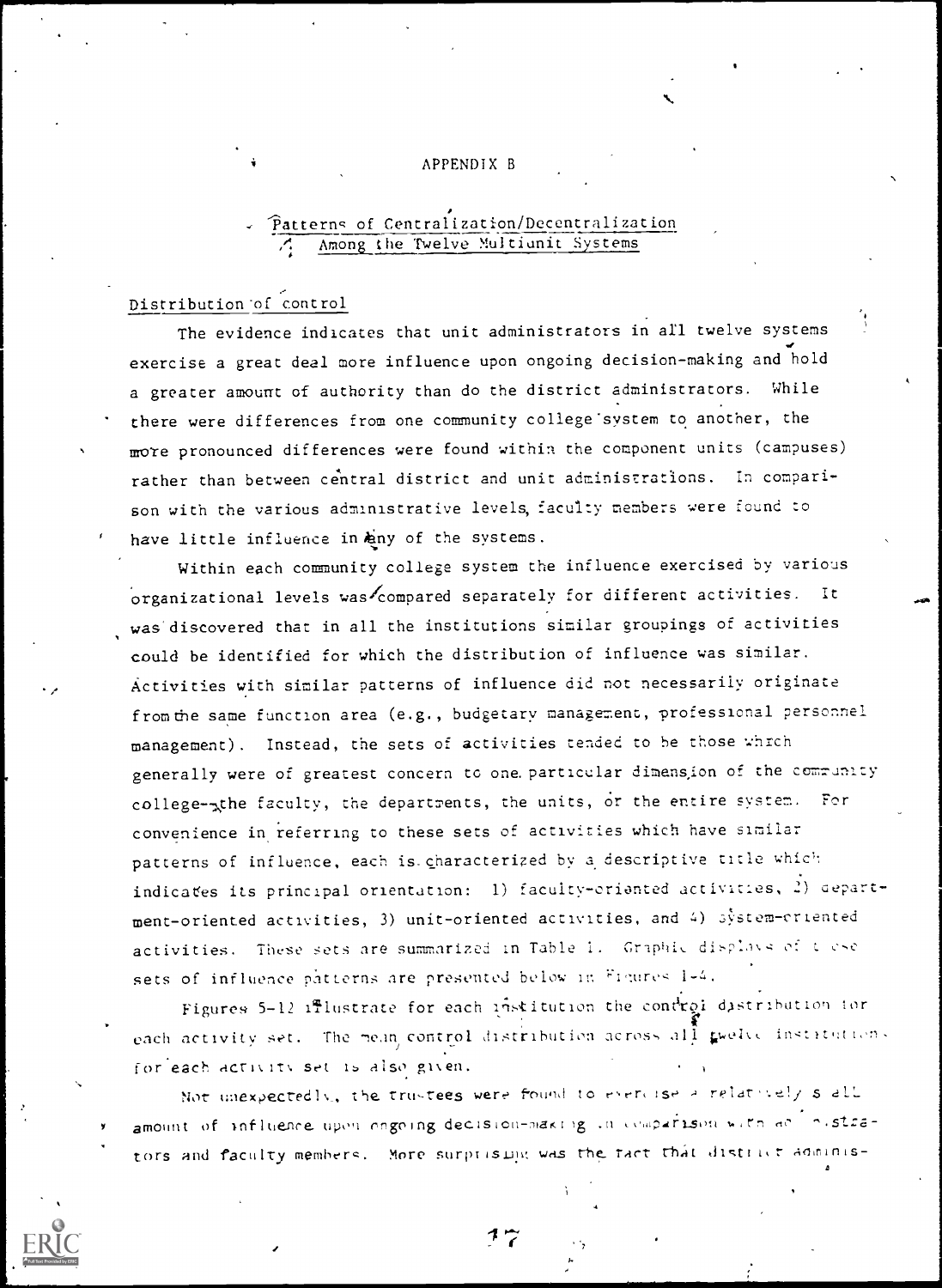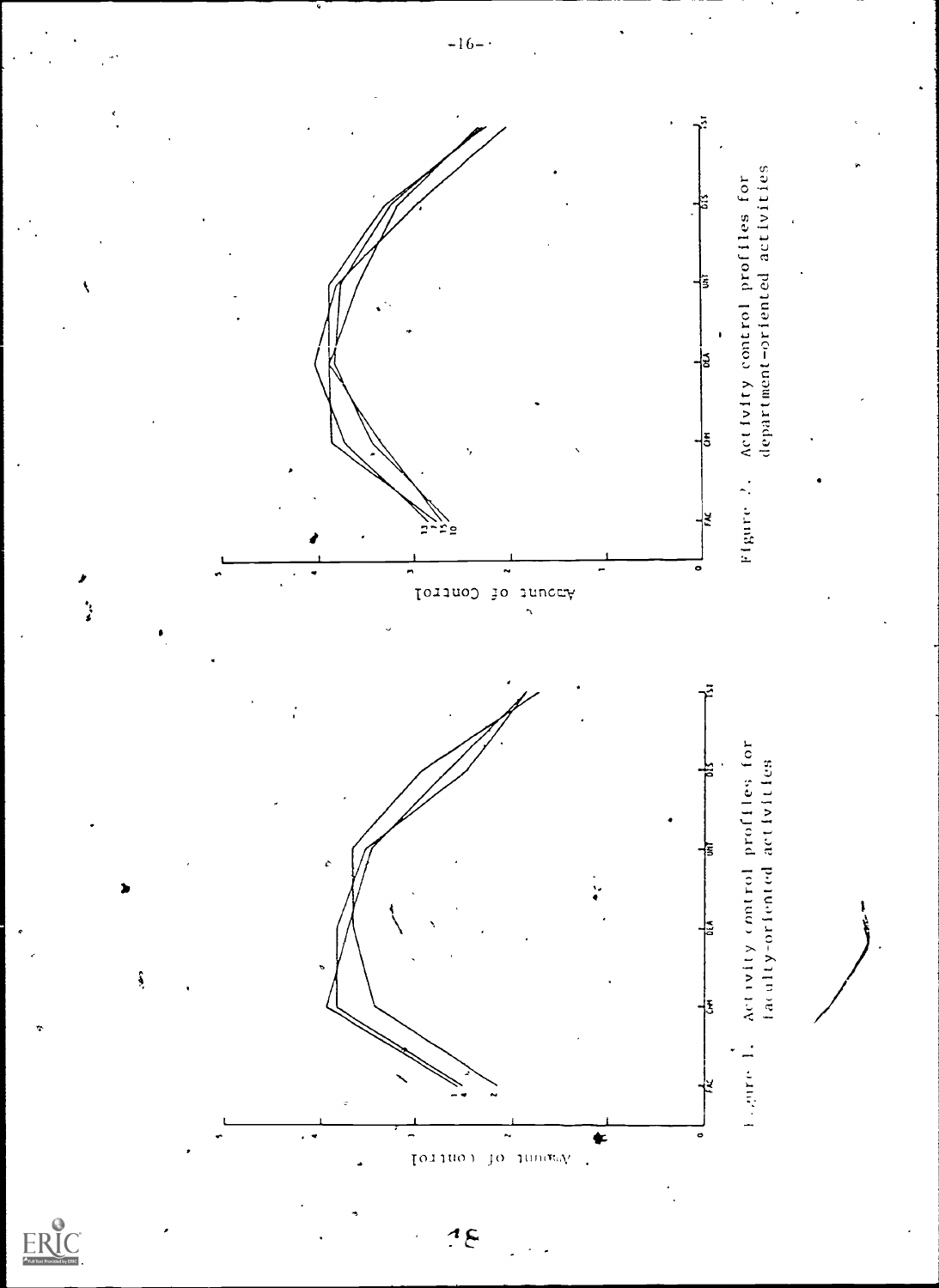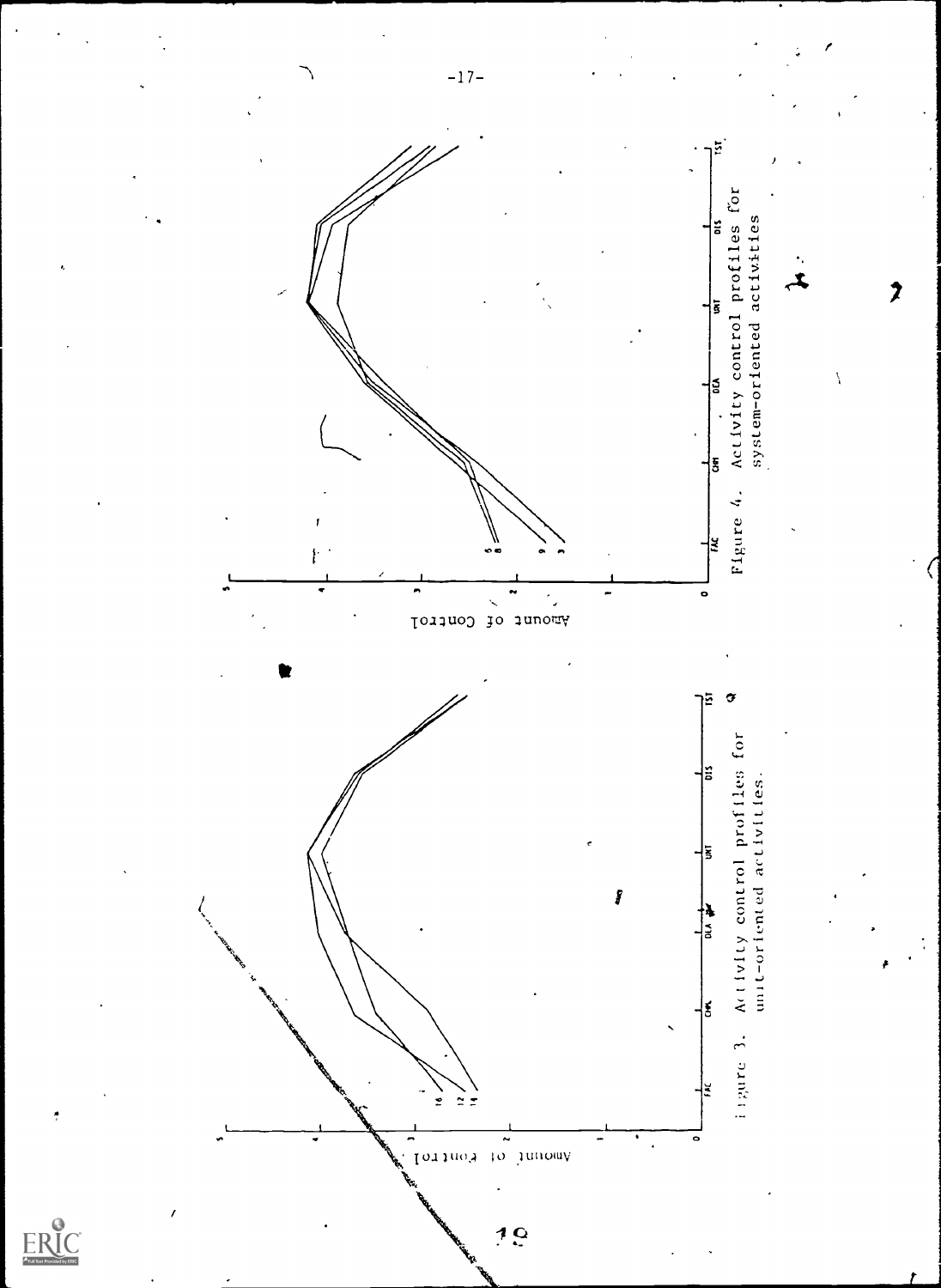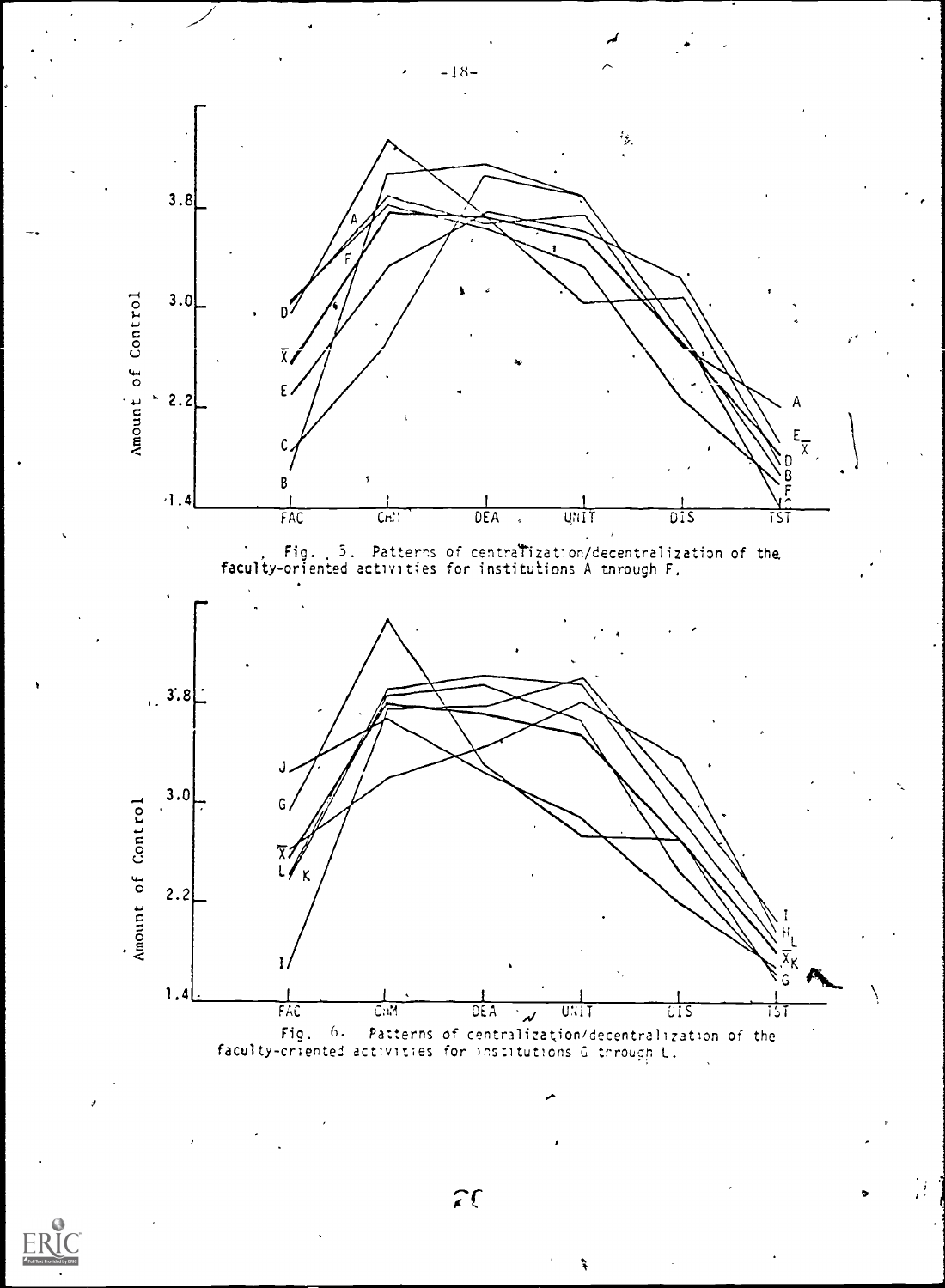

 $-19-$ 

 $51,$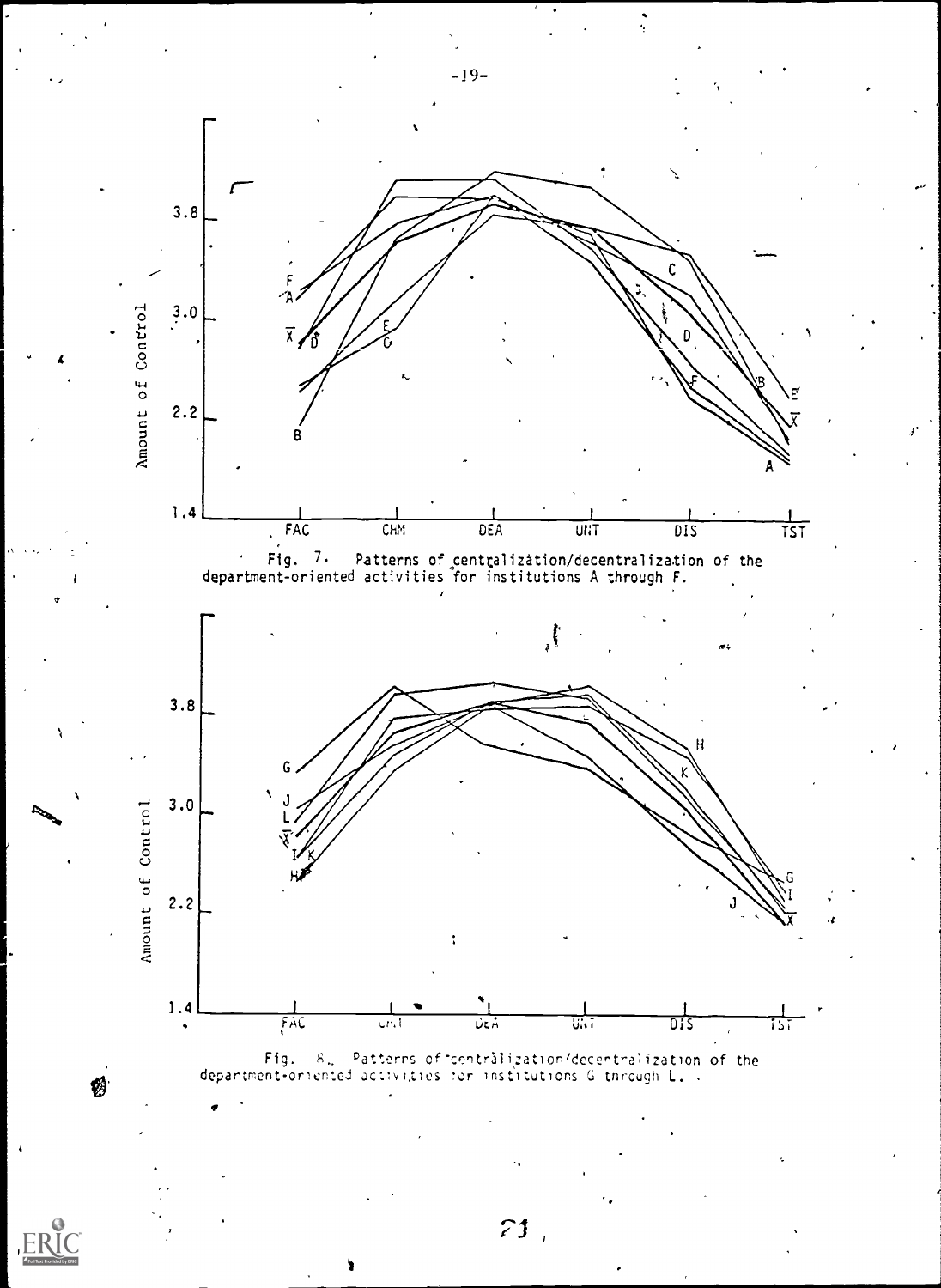



 $\bullet$  values of  $\circ$  values of  $\circ$ 

,

 $72.$ 

ERIC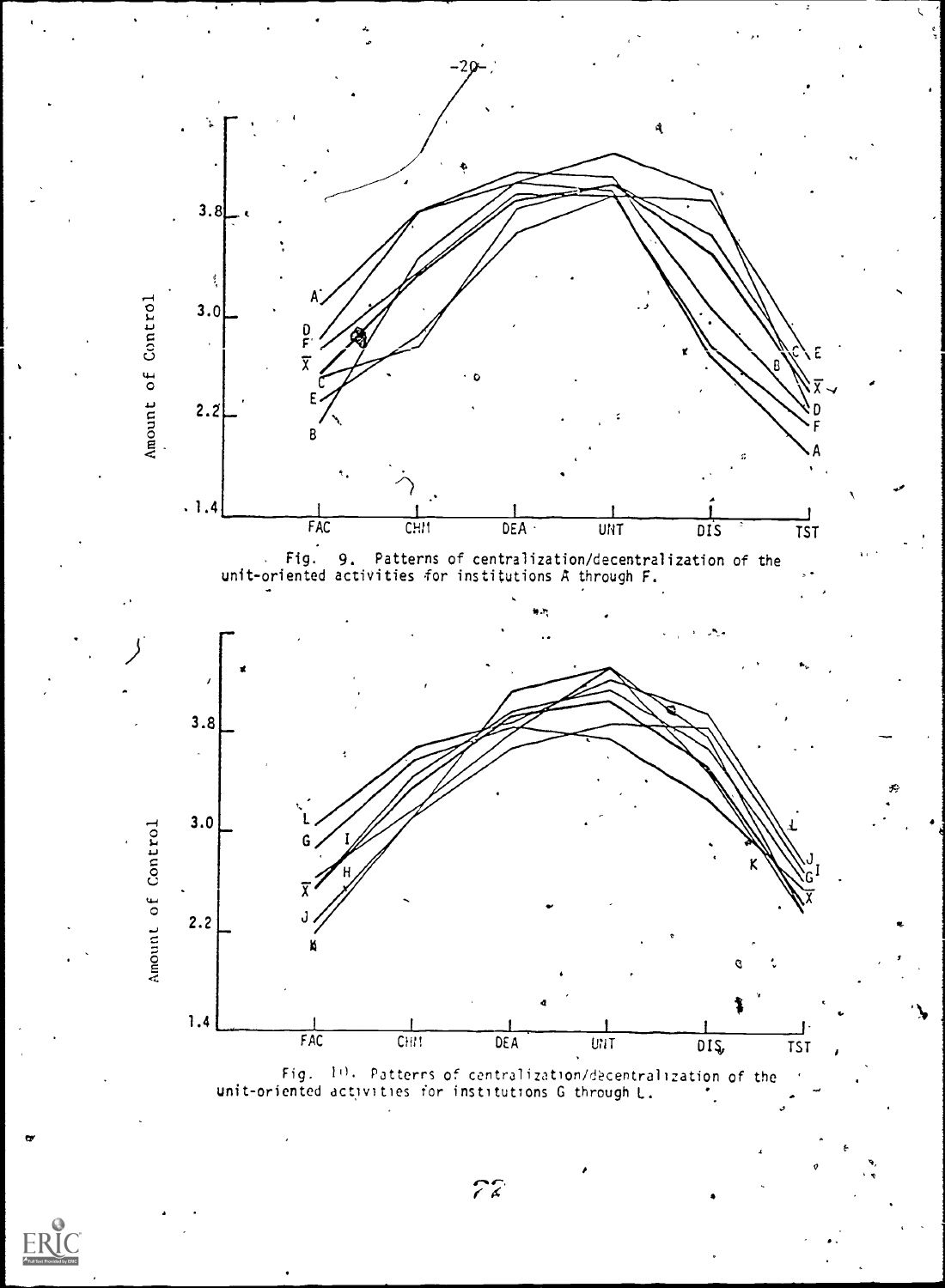

system-oriented activities for institutions G thrqugh L.

r.

ç,

 $\mathcal{P}^{\bullet}_{\mathbb{C}}$ 

ti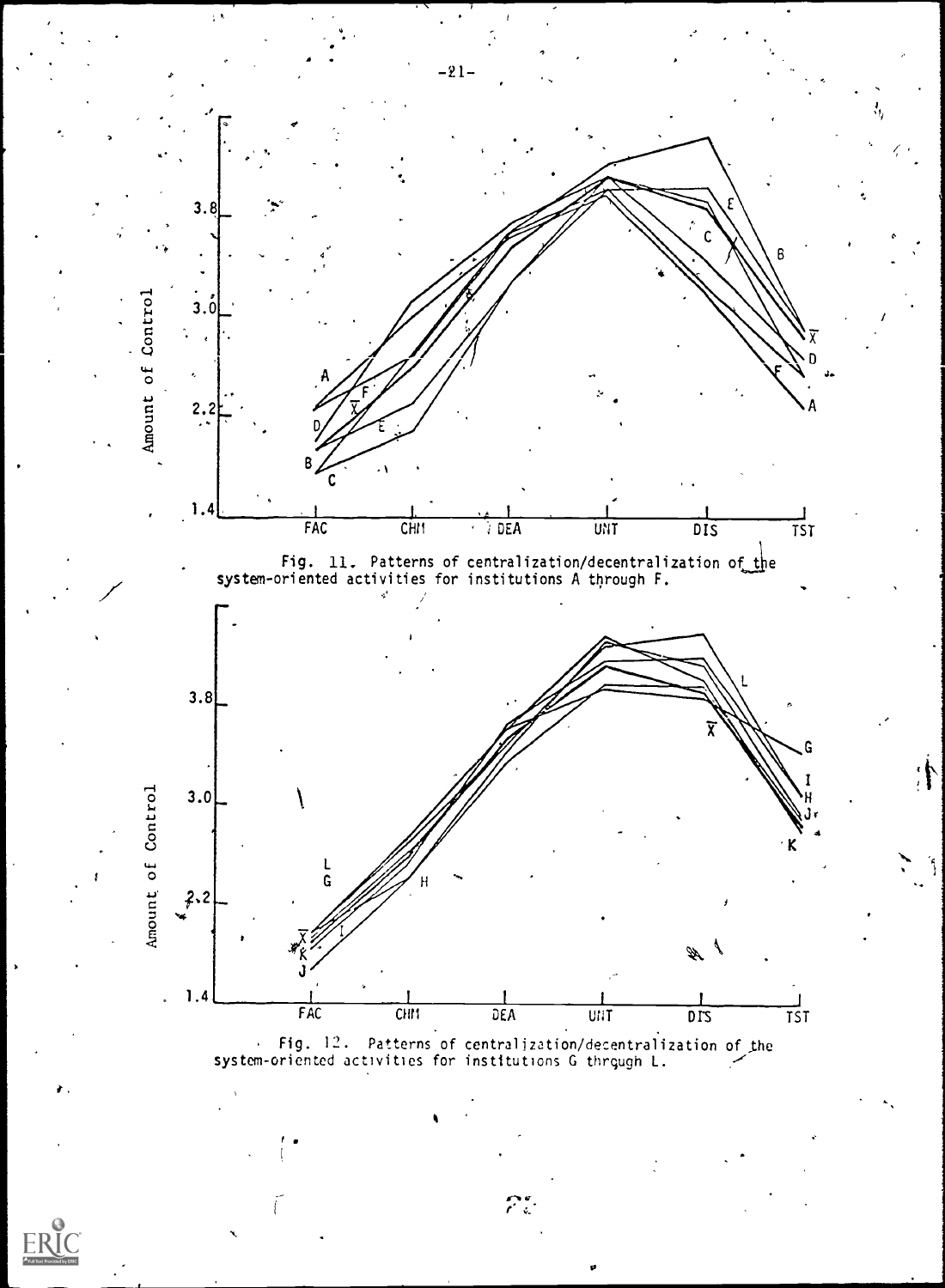trators were found to exercise generally less control than either chief unit administrators or their deans. Viewed from the perspective of district administrators in each system, these twelve community college systems might all be regarded as generally "decentralized," since the greater amount of influence comes from within the component units. From the standpoint of faculty members, and in most instances that of the department chairmen as well, control would be regarded as "centralized." These differentes confirm the fallacy of charactcrizing a multiunit system as "centralized" or "decentralized" without taking into account the'relative influence exercised by all administrative levels involved in the operation of the college.

-22-

 $\mathcal{L} = \mathcal{L}$ 

Further differences were found in the pattern of centralization/decentralization associated with faculty, department, unit, and system-oriented activities. Consistently in all twelve systems, the greatest amount.of control was found at lower administrative levels for faculty-oriented activities, and at progressively higher levels for each of the other sets of activities. The greatest amount of difference among the twelve systems was found in the distribution of influence for faculty-oriented activities. Only for system-oriented activities did any of the institutions show a highly centralized posture with regard to system-wide centralization/decentralization; in five systems the greatest amount of control over these activities was located at the district administration level. Conversely, a number of institutions were characterized by highly 'centralized internal relationships within their component units. As will be explained below, the relative centralization/ decentralization within units was shown to have a more pervasive effect upon the effectiveness of the entire system than the balance of control between central administration and units.

#### Location of Authority

The location of authority for the four sets of activities in each institution indicates that all twelve systems studied were generally decentralized in this regard. In all institutions, the location of authority over each set of activities was found well within the component units, rather than at the district administration level, as shown in Figure 13.

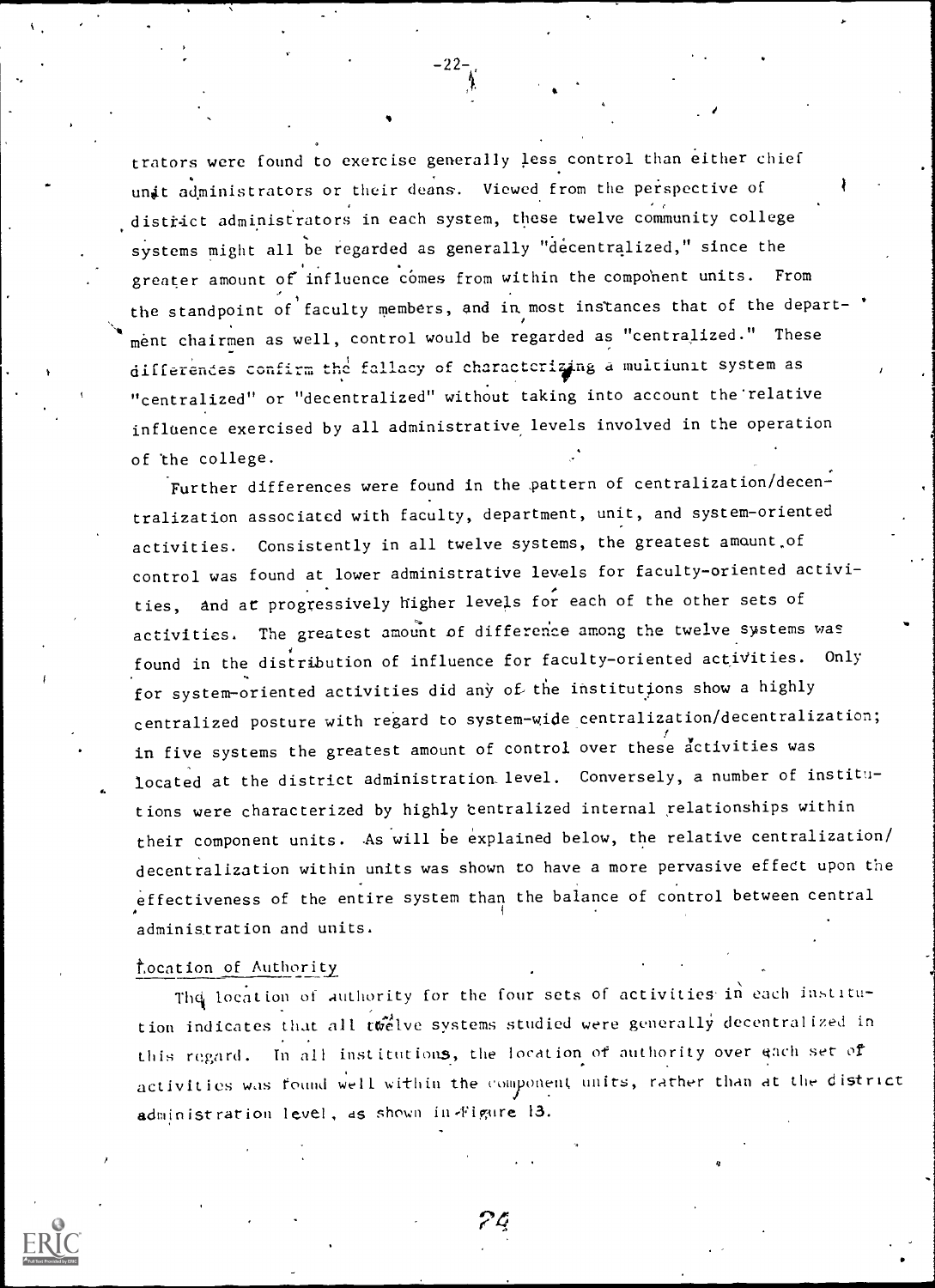It should be observed, of course, that authority as defined in this study indicated "operational authority" over ongoing activities. It is recognized that formal, legal authority in a multiunit community college is a legal right of the trustees, vested in them by an external governmental agency. On the other hand, "operational authority" is informal, though effective, and can be disbursed by the trustees through the district chief administrator to other organizational levels.

 $-23-$ 

 $\mathcal{A}$ 



Menn location of authority for each activity cluster Fig. 13. across all twelve institutions.

 $F.A. = Fdculty-Orfented Activities$  $D.A. = Department-Ordered Activities$  $0.A. =$  Unit-Oriented Activities  $S.A. = System-Ortented$  Activities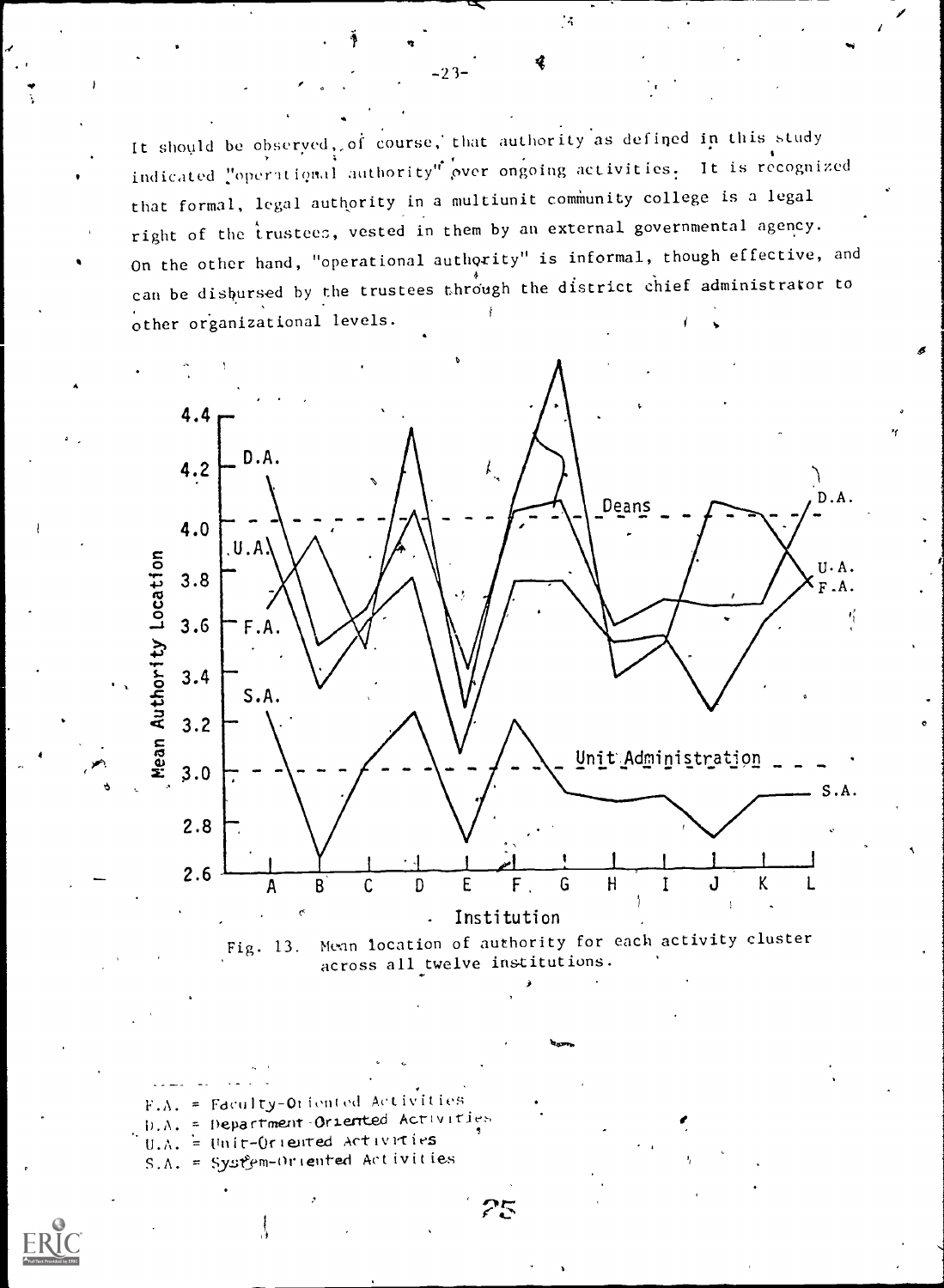-Members of these multiunit community college systems tend to identify a single organizational level at which they view the location of authority as appropriate for each of the four sets of activities. It seems from the available evidence that effectiveness is enhanced when authority over each set of activities is located at the level identified as "appropriate" by. most members of a particular community college system.

# Average Level of Control

 $^{\circ}$  A great amount of variation was found among the various multiunit systems with regard to the average level of control measured across the entire system-as displayed in Figure 14--as well as that measured within the component units. When institutions were placed in rank order with regard to their system-wide control levels, it became clear that a high degree of system-wide "decentralization" was likely to be associated with a lower average level of control. On the other hand, a higher control level within units was generally found in systems in which component units operate with a great deal of decentralization of control and authority between unit administration and the deans, department chairmen, and faculty.



 $F.A. = Factority- Oriented Activities$ 

- D.A. = Department-Oriented Activities
- Unit-Oriented Activities  $H.A.$
- System Oriented Addivition SÍA.

 $-24-$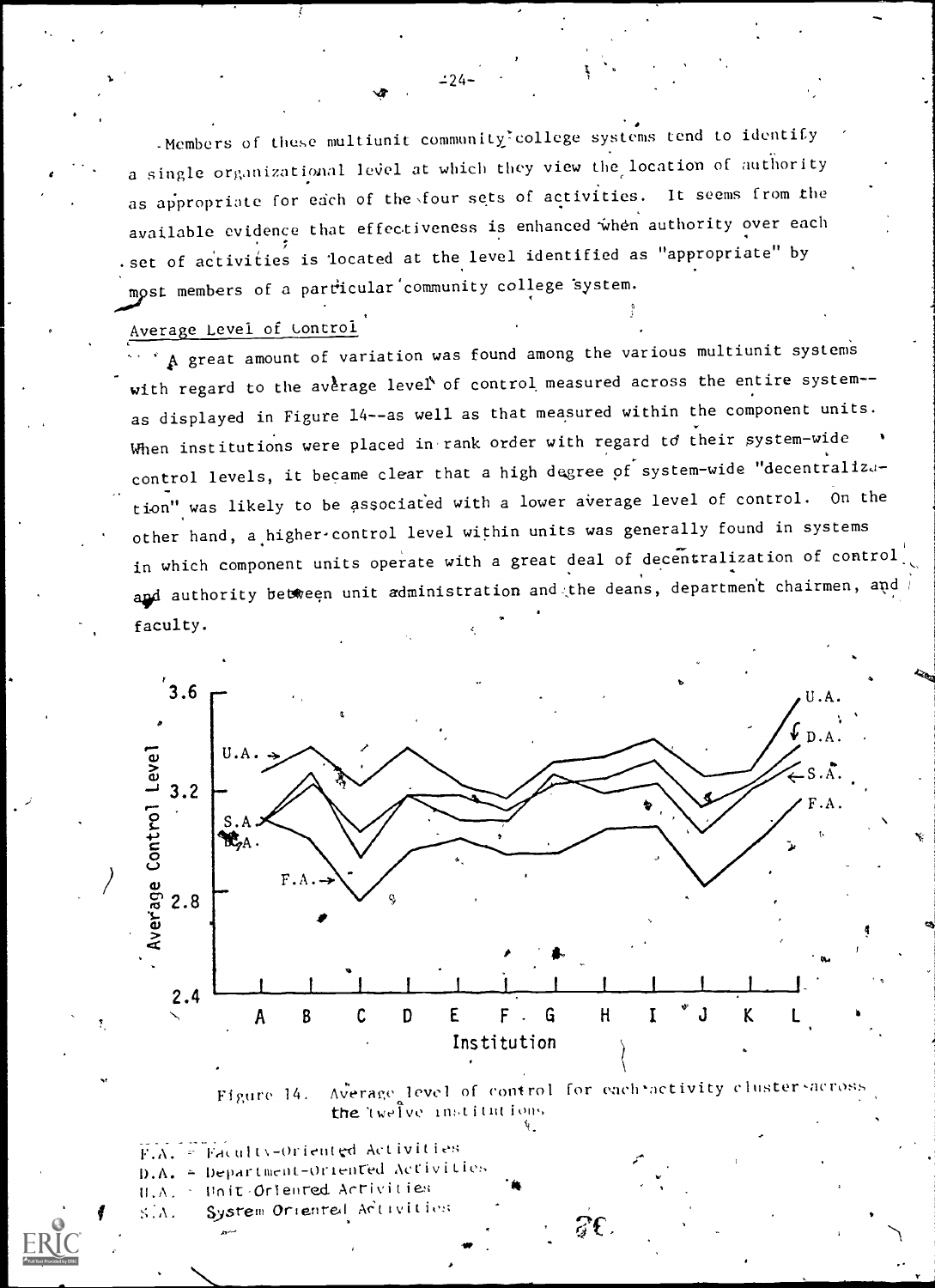#### APPENDIX C

## .<br>Patterns of Effectiveness

### Indicators of Efficiency

Work capability. Work capability was measured by 1) performance of selected activities and 2) performance by various organizational levels. Members were asked to rate their multiunit system\*along a four-point scale which ranged from "highly unsatisfactory" to "highly satisfactory." By far the largest percentage of unsatisfactory comments for , conduct of an activity was for methods and policies for assessing the quality of instruction. A total of 51.4 percent of the respondents reported that conduct of this activity was either unsatisfactory or highly unsatisfactory. The greatest percentage of favorable responses (84.0 percent) was for attraction, selection, and admission of students. Relations between each unit and the immediately surrounding community were assessed favorably, by 82.0 percent of those responding.

The most unfavorable assessment of an organizational level (28.6 percent) was for the district administration, followed closely by the board of trustees (21.1 percent). Only 14.0 percent deemed the performance of the district administration "highly satisfactory." Figure 15 displays the institutional . means on work capability as measured in this study.



 $-95-$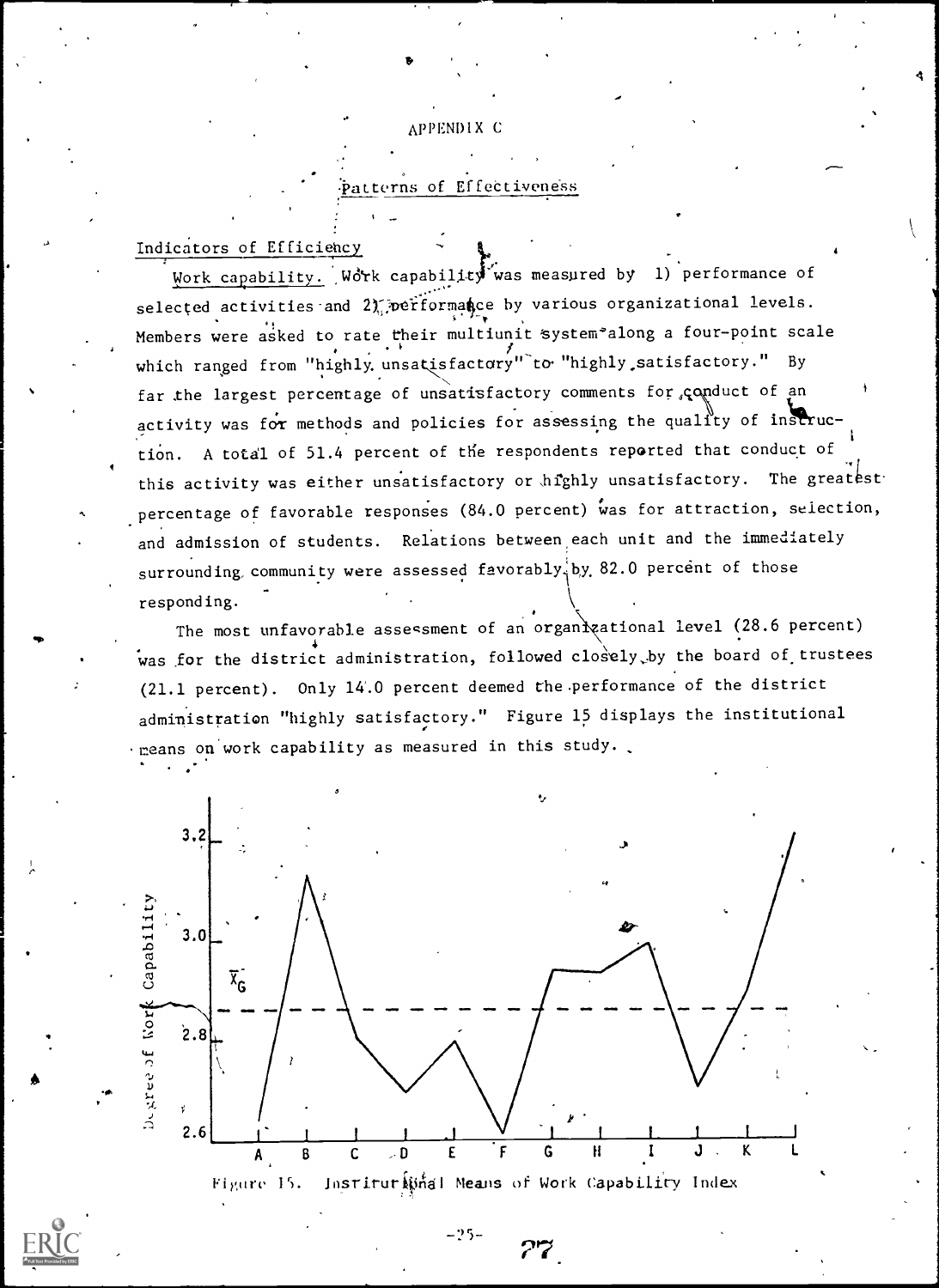Social climate. Social climate was the atmosphere of trust and positive interaction among members. Of the respondents, 22.9 percent reported a very lqw 1evq1 of trust within their community college. Institutional means of this social climate index are illustrated in Figure 16.

Social integration. For the most part, members at all levels reported that other organizational levels were at least moderately accessible to them. Of those responding, 81.7 percent reported that levels other than the district administration were generally accessible; 54.6 percent accorded similar rating to the district administration. Conversely, the fact that 45.4 percent of the respondents in units regarded the district administration as moderately or highly inaccessible may warrant attention by multiunit systems seeking to improve the integration of members at all levels. A comparison of institutional means for the social integration index can be made from the graphic display in Figure 17.

### Indicators of Responsiveness

 $\mathbf{1}$ 

Responsiveness in a multiunit community college system is reflected in the organization's ability to respond readily to changing demands of a dynamic external environment and a diversified student population. Responsiveness is also reflected in the ability to respond to ongoing changing community and student needs which are not necessarily. brought to the'attention of the community college through pressure. Institutional means of four responsiveness indices (responsiveness to external pressures, responsiveness to internal pressures, responsiveness to external needs and responsiveness to internal needs) are displayed in Figures 18-21.

In general, members of the colleges studied reported that their institutions were quite responsive to the expressed needs of students and faculty members; 62.3 percent provided favorable reports of responsiveness to students, and 56.2 percent report favorably. the responsiveness to faculty members. Yet more than one fourth regarded both their district administrators and trustees as somewhat or highly unresponsive to the needs of students. Nearly one-fifth reported that their district administrators and trustees were equally unresponsive to needs of the surrounding community. About 35 percent reported that faculty members and administrators within the units were generally responsive.

 $78-1$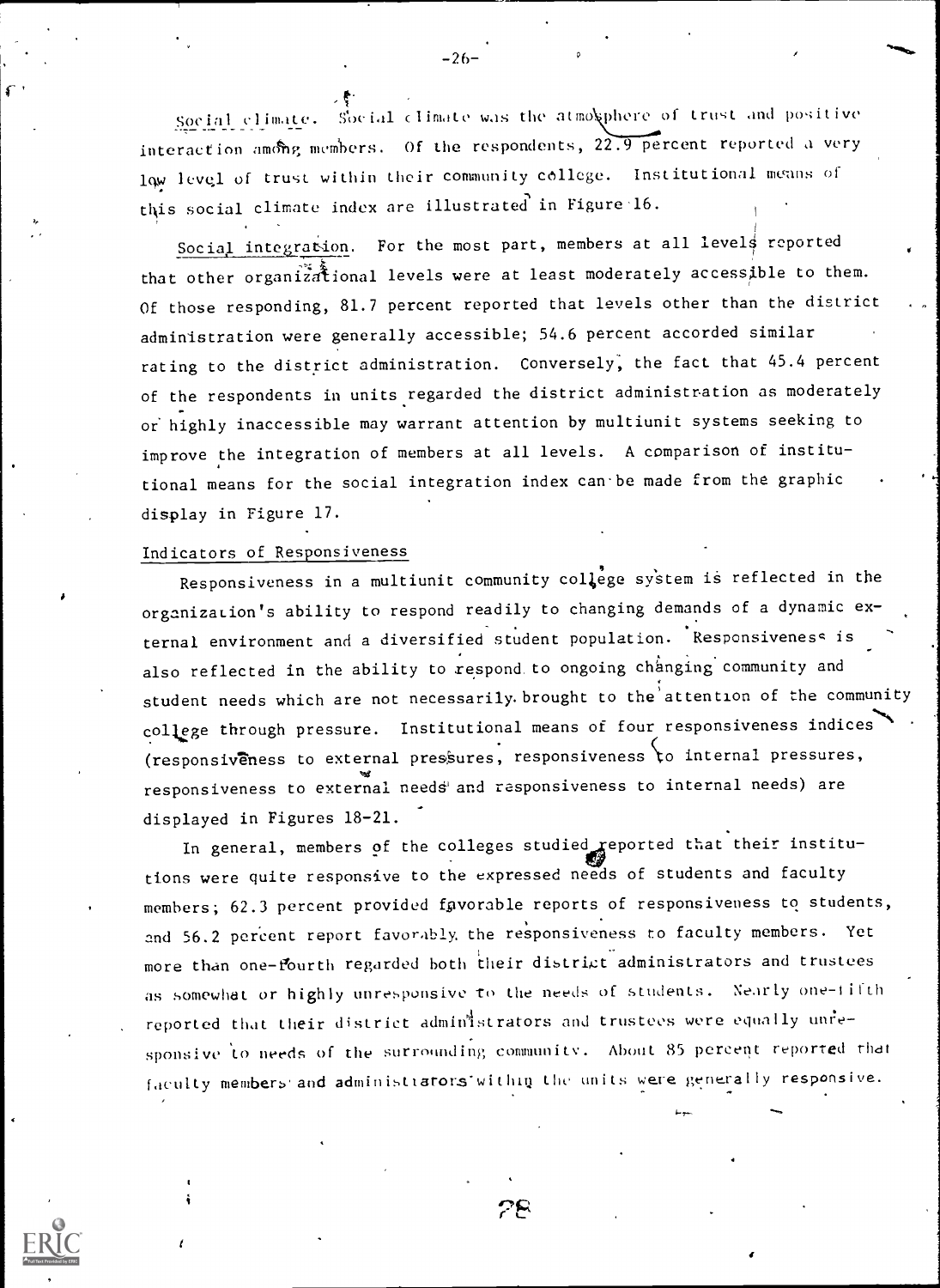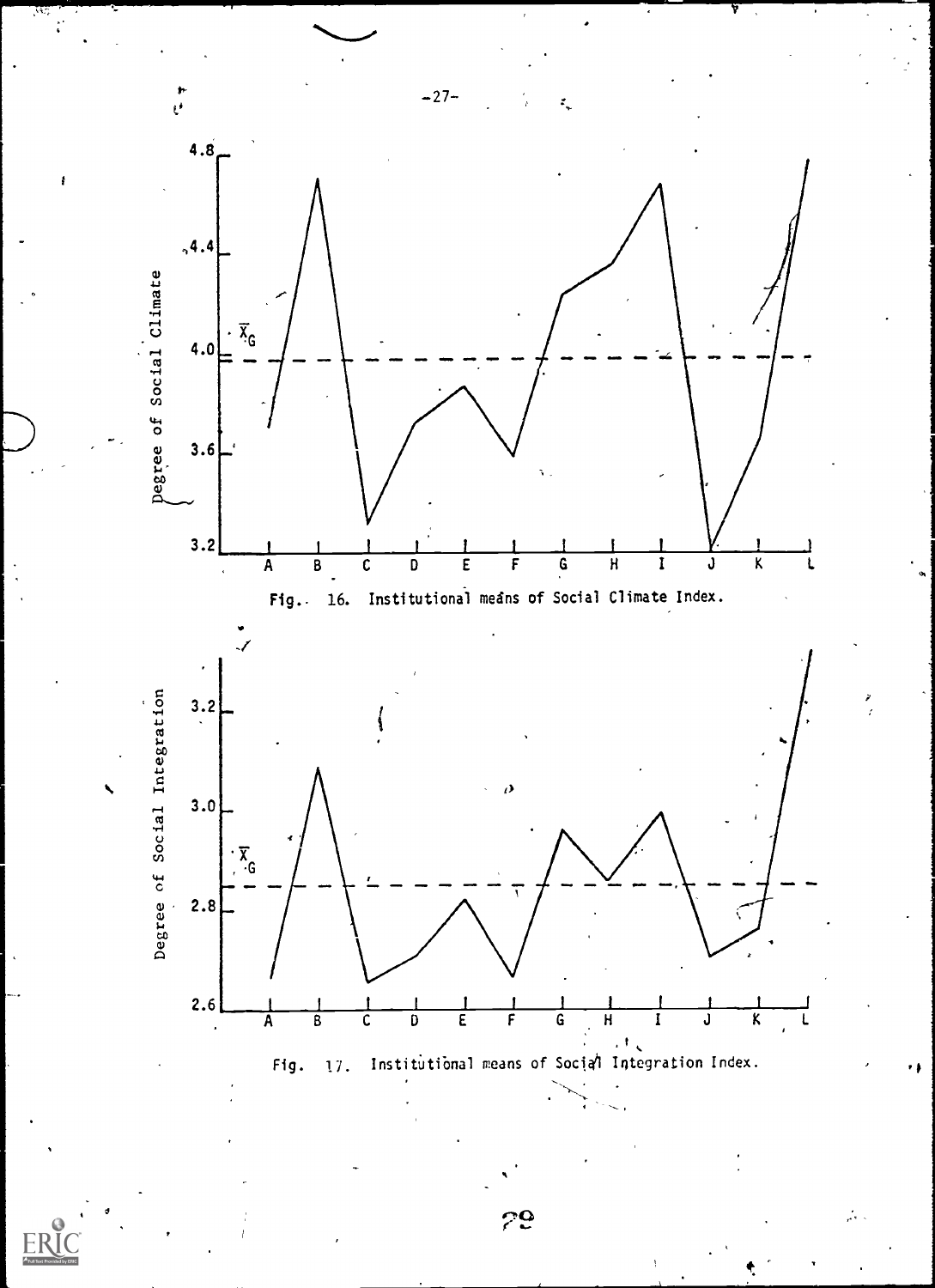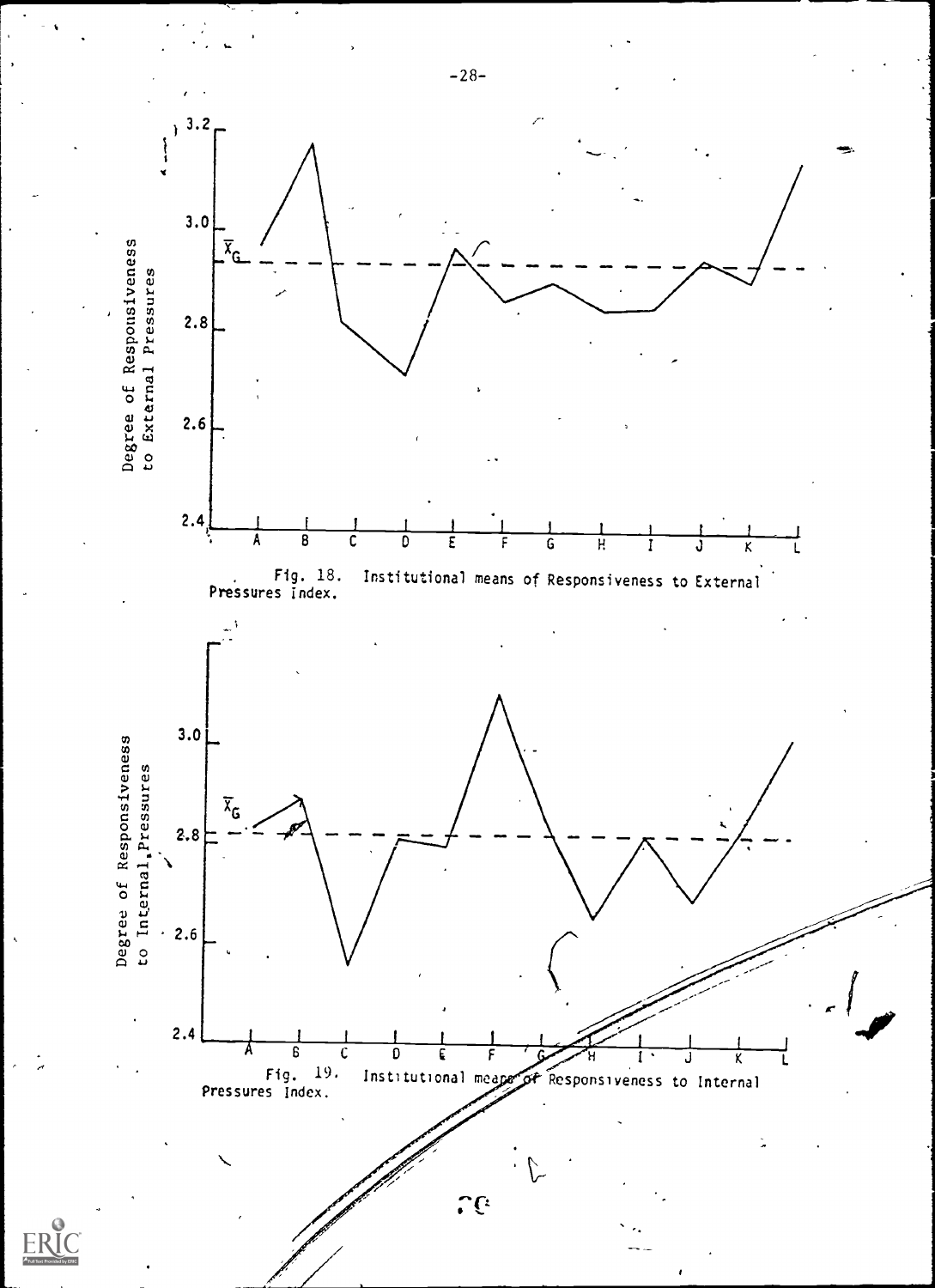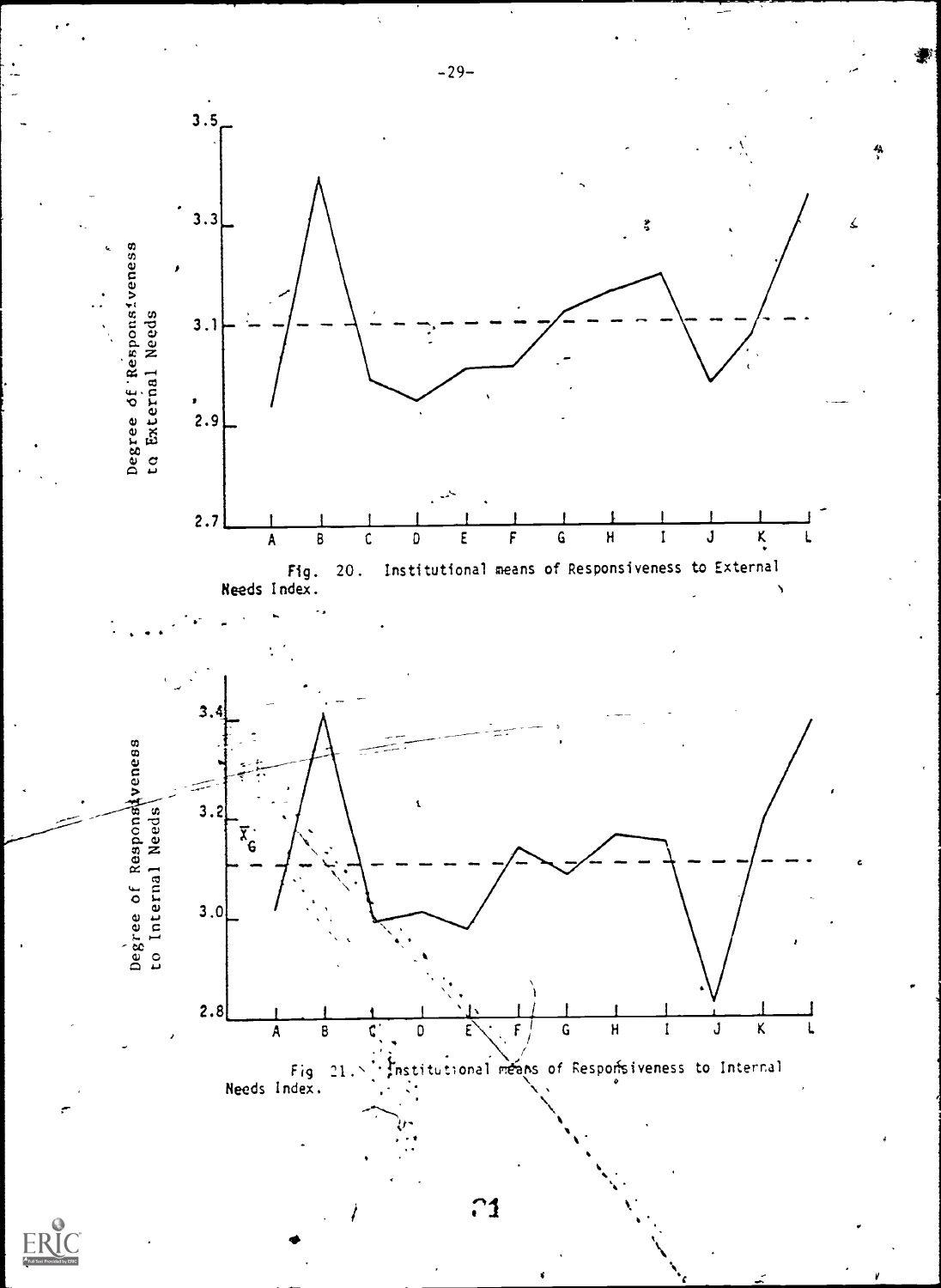Pressures Peported by Members

Members of these community colleges generally reported little pressure from other schools,' either secondary or college level. On the other hand, a large majority perceived "a great deal" of incoming pressure from citizens, the state government, and the federal government.

Over half the respondents reported substantial amounts of pressure from students to change "important policies or practices" regarding racial balance of the student body and admission of students lacking traditional credentials. The impact of these pressures was apparently limited. Nearly two-thirds of the members reported that they had not changed their own attitude toward these problems, and more than 60 percent reported that their work had been unaffected.

## Response to Various Sources of Pressure

Differences were reported between responsiveness of trese colleges to local pressures and to sources at the state or national level. Nearly one-fifth of the members indicated that their institution "rarely" responds to pressure from local secondary schools. Nearly half stated that their institution "almost always," responds to pressure from the state level, and over 40 percent report similar degrees of responsiveness to the federal government. Apparently these legally constituted agencies are seen as a very real source of pressure, more likely to elicit a response than local schools, businesses, or citizens. Differences between Faculty Members and Administrators

Members at the same organizational level, but locased in different units of the same multiunit system, were generally in agreement about the efficiency of the entire college. On the other hand, faculty members were found to differ substantially from administrators in their report of system-wide efficiency. Faculty ratings were consistently less favorable, and particularly negative with regard to the social climate, openness of communication among levels, and feelings of trust among members. If these aspects of organizational efficiency are indeed as lacking as faculty members report, it seems unlikely that to munication among the various organizational levels will be sufficiently accerte or extensive to convey the negative appraisal to members of the upper administrative hierarchy.

# Relationship between Erficiency and Rasponsiveness of the Systems

Without exception, community college systems which were found to haveshigh rankings on measures of organizational efficiency were also found to be night? firesponsive to needs of students, faculty, and external constituencies.

 $-30-$